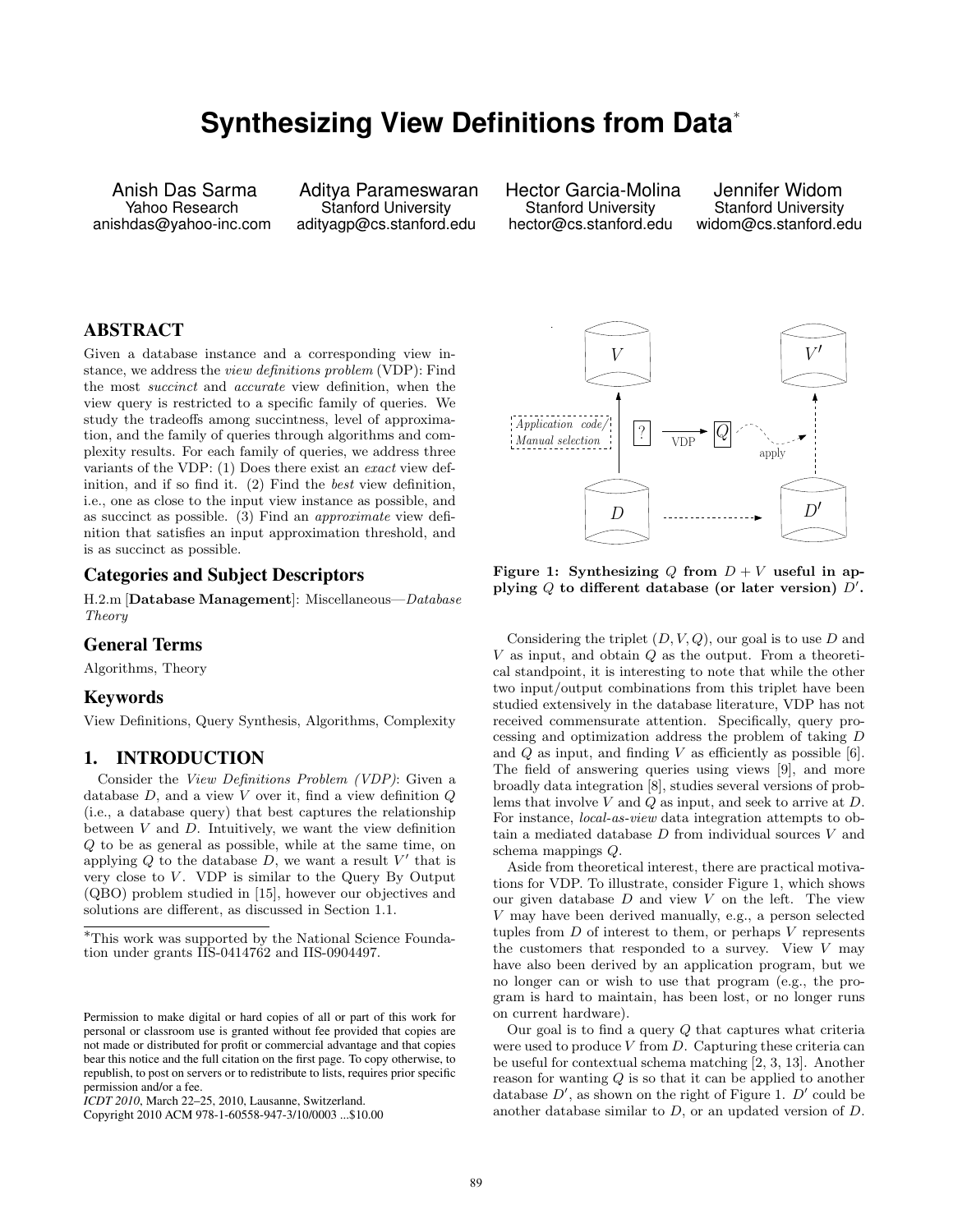(In the latter case, Q is effectively being used for materialized view maintenance [7].) By using  $Q$  on  $D'$  we avoid relying on humans or hard-to-maintain code. Furthermore, if our needs change, it may be much easier to change a query than to change code or to change human procedures.

We now give an example to illustrate the issues we need to deal with to solve VDP:

EXAMPLE 1.1. Consider a view  $V(A, B)$  with n tuples and attribute A as the primary key. Let the database D consist of the relation  $R(A, B)$ , with the same schema as V. Let the values of the attribute A be  $a_1, a_2, \ldots, a_n$  for the n tuples in  $V$ . We could construct a view definition  $Q$ : "select \* from R where  $A = a_1$  or  $A = a_2$  or ... or  $A = a_n$ ." However, if V is also derived by selecting all and only tuples from R that have  $B > 5$ , then we could also construct  $Q'$ : "select \* from R where  $B > 5$ ." Both Q and Q' exactly produce  $V$ , but  $Q'$  is a much more succinct query. Even if  $Q'$  only approximately captures V (with a few additional tuples, or a few tuples missing), we might still prefer  $Q'$  over  $Q$ , not just because it is succinct, but also because it has a single predicate, and therefore may be more efficient to evaluate.

In fact, there are three factors that interact closely while finding a solution to VDP:

- 1. Family of Queries: Sometimes it is necessary to restrict Q to be from a specific family of queries, e.g., single predicates or conjunctive queries. The database D may only support certain types of queries, or the family of queries may guarantee efficient evaluation. Additionally, the family of queries can impact the performance of finding a solution to VDP.
- 2. Level of Approximation: We may return an approximate solution  $Q$  for VDP, i.e.,  $Q$  applied to  $D$  produces a  $V'$  that is close to but not exactly  $V$ , for three reasons: (1) There may not be a query  $Q$  in the family of queries considered that exactly produces  $V$ . (2) Allowing an approximate solution may lead to a more efficient procedure for finding  $Q$ . (3) The approximate query may be more succinct, as we discuss next.
- 3. Succinctness: We would like our queries to be "succinct." In the example above, we would consider  $Q'$  to be considerably more succinct than Q, since it applies many fewer conditions to obtain its result. A more succinct query is typically more readable, understandable, and maintainable. Moreover, as we've seen in the example above, a more succinct query is usually more general, in that it can be applied meaningfully to other databases similar to  $D$ . Typically, the fewer conditions query Q applies to obtain its result, the less specific it is to the given database D.

Note there is a metric related to succinctness that we will call *experimental generality*, or generality for short. Generality is evaluated on test data sets, separate from  $D$  and  $V$ , and captures how well  $Q$  predicts views in the test data set. Unlike generality, succinctness is an intrinsic property of a query. We believe that a succinct query will typically be more general than a less succinct query, as the extra conditions in a less succinct query tend to overfit the data. In addition, succinctness is also desirable because it yields more readable (and more maintainable) queries. We discuss experimental generality, and its relationship to succinctness, in more detail in Section 1.1.

We formalize our notions of succinctness and approximation in subsequent sections, and explore the connections between them for several query families. As we will see, in each query family there is a tradeoff between succinctness and level of approximation. At the extremes, if  $Q = false$ , i.e., Q does not select any tuples, then it is very approximate  $(i$ t misses all the tuples in  $V$ ), but is extremely succinct. On the other hand, if Q has a condition that selects each tuple appearing in V and no others, then Q is exact, but not succinct.

In this paper, we study three VDP subproblems: the Exact View Definition (EVD), the Best View Definition (BVD) and the Approximate View Definition (AVD) problems. We study the complexity of these three subproblems for each of our query families. For the cases where a given subproblem is intractable, we identify the complexity and provide algorithms giving approximate solutions. In other cases, we provide polynomial time optimal solutions.

The paper is organized as follows. Section 2 formally defines the problems we consider. In Sections 3–6, we address the problems for each family of queries. Related work is presented next (Section 1.1) and we conclude with future work in Section 7.

# 1.1 Related Work

Our work can be differentiated from related work in two ways: the scope of the problem addressed, and the evaluation metrics.

Related to scope, we address a narrower problem than others but with more depth. For example, decision trees [12] are used to classify items. Our VDP can be viewed as a classification problem with only two classes: tuples in V and those not in  $V$ . Thus, VDP is narrower since only two classes are considered. However, we go deeper into this subproblem by considering multiple query families and multiple optimization criteria. Similarly, Query By Output (QBO) [15] is a more general problem than ours. In QBO, we are given V and  $R_1, R_2, \ldots, R_n$ , and asked to return Q such that  $Q(R_1, R_2, \ldots, R_n) = V$ . Thus, VDP is the special case where  $n = 1$  and there are no joins nor projections. However, as mentioned above, we thoroughly study the VDP subproblem by considering different classes of selection queries and multiple optimization criteria.

The second differentiator for our work is the metrics we use: succinctness and level of approximation. Most classification work, on the other hand, relies on experimental generality, mentioned earlier. When generality is a goal, we are given, in addition to  $D$  and  $V$  (the training sets), two test data sets,  $D_T$  and  $V_T$ . Query Q is determined without seeing the test sets, only using the training sets. However, Q is evaluated by the level of approximation of  $Q(D_T)$  to  $V_T$ . Generality is an experimental measure, although one can study generality by assuming that  $D$  and  $D_T$  (and V and  $V_T$ ) have "similar" statistical properties. On the other hand, our notion of succinctness is an intrinsic property of a query. Intuitively, a succinct query will be more general than a less succinct query that overfits the data. In addition, succinctness is also desirable because it yields more readable (and more maintainable) queries. When succinctness is a goal (as it is in this paper), we can obtain theoretical guarantees, e.g., an algorithm can find the most succinct Q within a family of queries in quadratic time.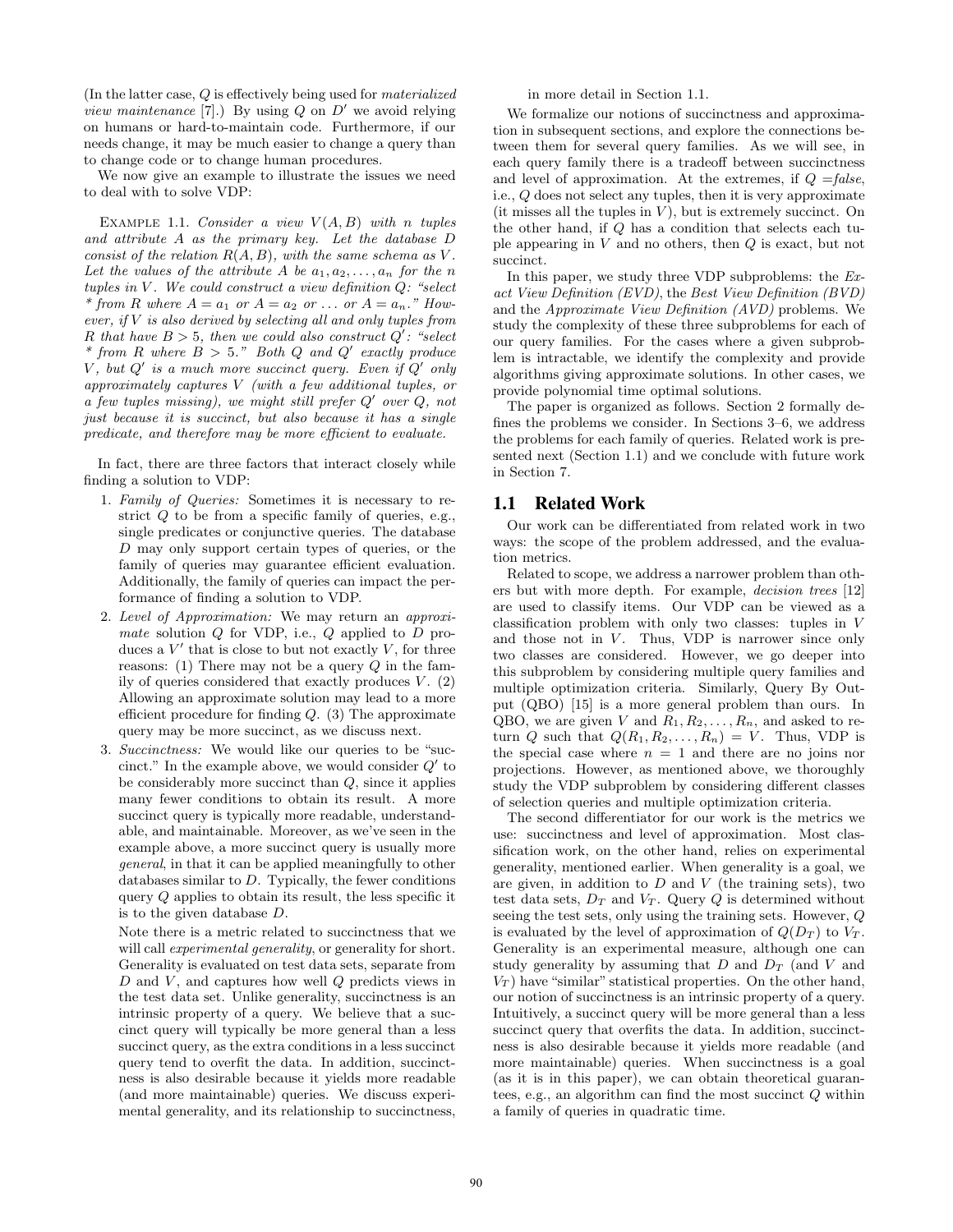Next we present some additional details about decision trees and QBO.

Classification: Decision trees are used to classify items into  $n > 2$  classes. A decision tree is simply a binary tree with each tree node annotated with a predicate. One child of the node corresponds to the predicate evaluating to true, and the other child corresponds to the predicate evaluating to false. Each leaf node is labeled with a class label from  $C_1, \ldots, C_n$ . For VDP, we restrict  $n = 2$  (tuple present in the view, or not present in the view).

Thus a decision tree for  $n = 2$  corresponds to a query of the following form:  $Q = (p_1 \wedge Q') \vee (\neg p_1 \wedge Q'')$ , where  $p_1$ is the splitting predicate, and  $Q'$  and  $Q''$  are recursively of the same form. However, note that some queries may not be directly expressible using decision trees. For example, the query  $(((A = 3) \wedge (B = 4)) \vee (B = 5))$ , which may be the query with the smallest number of predicates cannot be directly expressed as a decision tree (since each node in a decision tree divides/splits the items into two mutually exclusive sets).

In our work we not only consider more general queries, but we also provide a taxonomy of different query families, showing how complexity of VDP relates to the query family. In addition, as mentioned earlier, we do not use experimental generality, but focus on metrics that do not need test data.

Query by Output: In [15], QBO is cast as a classification problem (into two classes: tuples in  $V$ , and tuples not in  $V$ ) and decision trees are used to find a compact query. A decision tree is constructed in a greedy fashion by determining a "good" predicate to split the tuples into two classes. These two classes form the root nodes of two decision trees (each of which is constructed in a recursive fashion). The "goodness" of a predicate is assessed using a metric called Gini's index [14], and the best predicate is the one that reduces the Gini's index the most. Reference [15] does not explicitly try to optimize our metrics of succinctness or level or approximation, nor does it study the tradeoff between these metrics. Also, it does not consider the different families of queries that we do.

### 2. PROBLEM DEFINITIONS

In this paper, we assume that database  $D$  is a single relation  $R$ . We additionally assume that the relation  $R$  and the view  $V$  have the same schema. For  $V$  to be a meaningful view of R, it is necessary that  $V \subseteq R$ . We assume set semantics throughout the paper.

Since we deal with single table relations with both V and R having the same schema, any query Q can be represented as a selection condition. Any selection condition can be expressed as a DNF (Disjunctive Normal Form) formula, i.e.,  $Q \equiv c_1 \vee c_2 \vee \ldots \vee c_n$ . Each  $c_i$ , called a *conjunctive clause*, is of the form  $p_{i1} \wedge p_{i2} \wedge \ldots p_{im_i}$ , where each  $p_{ij}$  is a *predicate*. We restrict our predicates to be equalities (e.g.,  $a = 5$ ), inequalities (e.g.,  $a \neq 5$ ) or ranges ( $a \in [5, 10]$ ). If  $Q \equiv c_1$ , i.e., if  $Q$  contains a single conjunctive clause, then  $Q$  is a conjunctive query  $(CQ)$ . A DNF selection condition is therefore equivalent to a union of conjunctive queries (UCQ).

For each family of queries that we consider, we are interested in obtaining Q such that: (1)  $Q(R)$  is as *close* to V as possible (i.e., as *accurate* as possible): Intuitively,  $Q(R)$ should miss out on few tuples from  $V$ , and should include few tuples not in  $V$ . (2)  $Q$  is as *succinct* as possible. Next we introduce a difference measure to quantify the closeness

| Movie               | Director          | Genre  | Box office      |
|---------------------|-------------------|--------|-----------------|
| Kill Bill           | Quentin Tarantino | Action | H <sub>it</sub> |
| <b>Pulp Fiction</b> | Quentin Tarantino | Comedy | H <sub>it</sub> |
| Grindhouse          | Quentin Tarantino | Horror | Flop            |
| Jurassic Park       | Steven Spielberg  | Action | <b>Hit</b>      |
| 1941                | Steven Spielberg  | Comedy | Flop            |
| The Village         | M.N. Shyamalan    | Horror | Flop            |
| Sixth Sense         | M.N. Shyamalan    | Horror | <b>Hit</b>      |
| The Godfather       | F.F. Coppola      | Action | Hit             |
| Donnie Brasco       | Mike Newell       | Action | <b>Hit</b>      |
| Snatch              | Guy Ritchie       | Comedy | <b>Hit</b>      |

Table 1: Relation Instance

| Movie        | Director          | Genre  | <b>Box</b> office |  |
|--------------|-------------------|--------|-------------------|--|
| Kill Bill    | Quentin Tarantino | Action | Hit.              |  |
| Pulp Fiction | Quentin Tarantino | Comedy | Hit               |  |
| Sixth Sense  | M.N. Shyamalan    | Horror | Hit               |  |
| Snatch       | Guy Ritchie       | Comedy | Hit               |  |

Table 2: View Instance

between  $V$  and  $Q(R)$  (Section 2.1) and a metric of succinctness for queries (Section 2.2). Then, we formally define the specific problems addressed in this paper (Section 2.3), and the families of queries we consider (Section 2.4). Finally, in Section 2.5, we present a summary of our results. We use the following running example throughout the paper.

EXAMPLE 2.1. Consider a relation  $R_{mov}$  giving information about movies, shown in Table 1. Also consider a relation  $V_{mov}$  in Table 2, obtained from  $R_{mov}$  through manual selection of tuples. Henceforth, we use  $R$  and  $V$  to abbreviate  $R_{mov}$  and  $V_{mov}$  respectively.

#### 2.1 Difference Metric

Given relations  $R, V$ , and a query  $Q$ , we say that  $Q(R)$ is *close* to V if  $Q(R)$  has few incorrect or missing tuples. The difference between two relations of the same schema (in this case  $Q(R)$  and V) is captured by their symmetric set difference:

DEFINITION 2.2 (DIFFERENCE). Given two relations  $R_1$ and  $R_2$ , we say that the difference between  $R_1$  and  $R_2$  is given by  $d(R_1, R_2) = |R_1 - R_2| + |R_2 - R_1|$ .

Note that the definition above can also be interpreted as the total number of tuples that need to be deleted or added to convert relation  $R_1$  into relation  $R_2$  (or vice versa). The smaller the difference  $d(Q(R), V)$ , the closer  $Q(R)$  is to V.

There are situations when we may have an additional constraint that one of either  $|V - Q(R)|$  or  $|Q(R) - V|$  should be 0, i.e., we require  $Q(R)$  to be either a superset or a subset of  $V$ . For instance, suppose the result of finding a view definition is given to a human for manual pruning. In such a case it may be critical to capture all result tuples in  $V$ , but extra tuples in  $Q(R)$  can be removed manually. We consider difference metrics incorporating these additional constraints in Section 6.

# 2.2 Query Succinctness

We first introduce the notion of size, for conjunctive queries and unions of conjunctive queries, and then define succinctness in terms of size. We measure the size of a conjunctive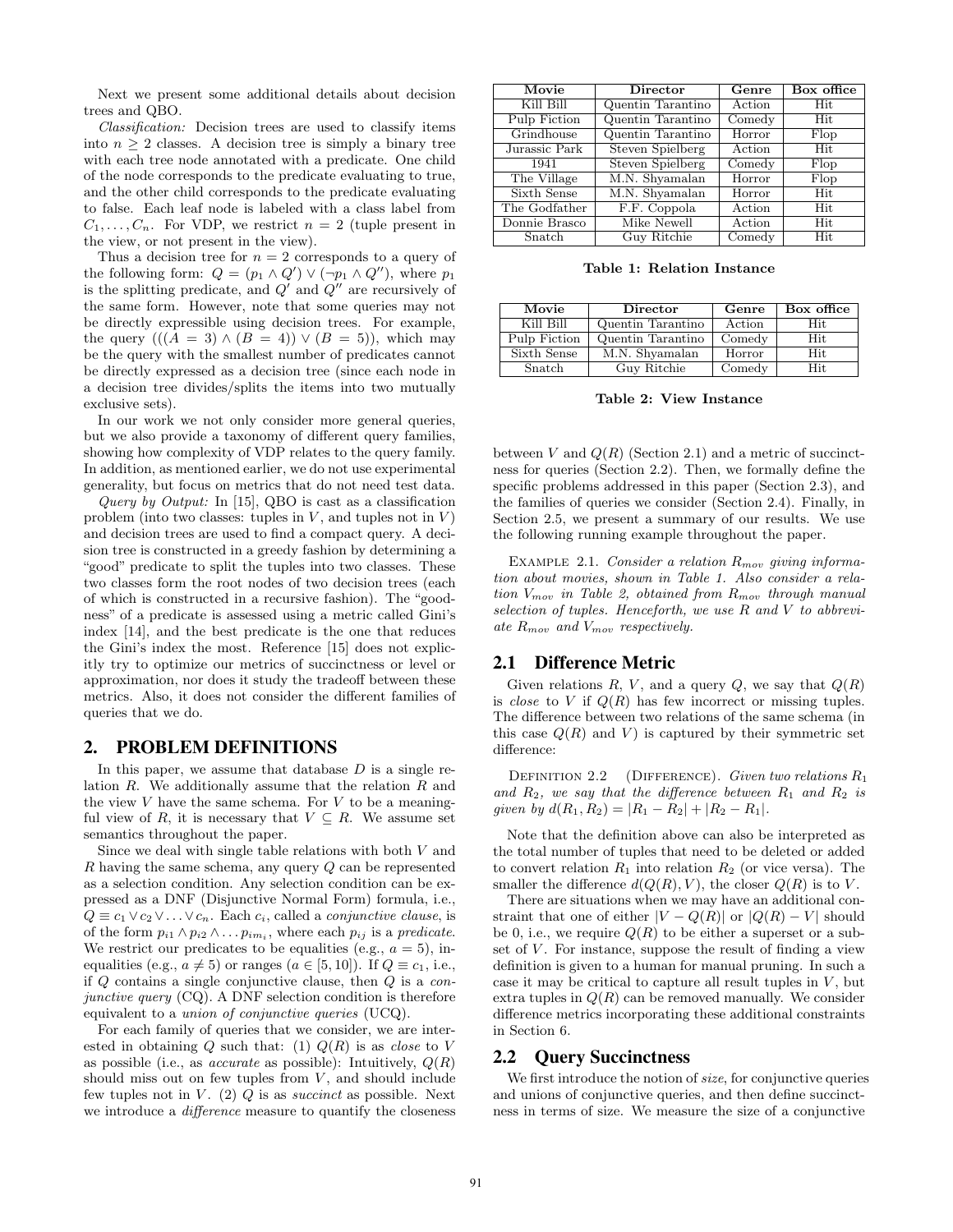query (CQ) as its number of predicates. We measure the size of a union of conjunctive queries (UCQ) as its number of unions. For UCQs, an alternative metric would include both number of unions and number of predicates in each clause. We studied this alternative metric as well for each of the problems we discuss in this paper, and the algorithms and complexity are similar. Additionally, if the average size of each conjunctive clause is similar, the number of unions is a good measure of the complexity of the queries. We mention differences whenever appropriate, but primarily use the metric based on number of unions. Thus we have:

DEFINITION 2.3 (SIZE). The size of a conjunctive query  $Q$ , size( $Q$ ), is the number of predicates in  $Q$ . The size of a union of conjunctive queries  $Q$ , size( $Q$ ), is the number of unions appearing in Q.

Given two queries from the same family  $Q$  and  $Q'$ , we say that  $Q$  is more succinct than  $Q'$  if  $Q$  has a smaller size.

DEFINITION 2.4 (RELATIVE-SUCCINCTNESS). Given two queries  $Q$  and  $Q'$  from a family  $Q$  of queries, we say that  $Q \preceq Q'$ , i.e., Q is at least as succinct as  $Q'$ , if size( $Q$ ) $\leq$ size( $Q'$ ). We say that Q is more succinct than  $Q'$  if  $Q \preceq Q'$  but not  $Q' \preceq Q$ .

Example 2.5. Consider a query Q for Example 2.1: (Director = Quentin Tarantino  $\land$  Box Office = Hit)  $\lor$  (Director  $=$  Guy Ritchie)  $\vee$  (Movie  $=$  Sixth Sense). This query has three conjunctive clauses, i.e., two unions. Another query containing three unions is the following: (Movie  $=$  Snatch  $\land$  Box Office = Hit)  $\lor$  (Movie = Kill Bill)  $\lor$  (Movie = Pulp Fiction)  $\vee$  (Movie = Sixth Sense). Both these queries have  $V = Q(R)$ , but the first query has fewer unions, and is therefore more succinct.

#### 2.3 View Definition Problems

Next we enumerate the problems we study in the rest of the paper. The first problem considers whether given  $R$  and  $V$ , there is an exact view definition in a certain query family.

DEFINITION 2.6 (EXACT VIEW DEF. (EVD)). Given relation R, view V, and a query family  $Q$ , return a  $Q \in \mathcal{Q}$  such that  $V = Q(R)$ , if such a Q exists.

There may be several queries Q such that  $V = Q(R)$ , as we've seen in Example 2.5. Our next problem addresses the case when EVD doesn't have a unique solution, or when it has no solution at all. When EVD has multiple solutions, we want the most succinct one. When there is no exact view definition at all, as a first priority we want the closest query, and as a second priority we want the most succinct one.

DEFINITION 2.7 (BEST VIEW DEF. (BVD)). Given relation  $R$ , view  $V$ , and a family of queries  $Q$ , find and return any  $Q \in \mathcal{Q}$  such that:

- (1) there is no  $Q' \in \mathcal{Q}$  with  $d(V, Q'(R)) < d(V, Q(R))$
- $(2) \ \forall \ Q' \in \mathcal{Q} \ with \ d(V, Q'(R)) = d(V, Q(R)), \ Q \preceq Q'.$

In some cases, minimizing the difference may be less critical than obtaining a succinct view definition. For instance, an approximate view definition that gets close to  $V$  may suffice, but we would like the most succinct view definition that achieves the required approximation. The next problem finds the most succinct view definition that satisfies a minimum level of approximation specified by a threshold on the difference metric.

DEFINITION 2.8 (APPROXIMATE VIEW DEF. (AVD)). Given relation R, view V, approximation threshold  $\tau$ , and a family of queries  $Q$ , check if  $\exists Q \in \mathcal{Q}$  such that:

$$
(1) d(V, Q(R)) \le \tau
$$

(2) if for any  $Q' \in \mathcal{Q}$ ,  $d(V, Q'(R)) \leq \tau$ , then  $Q \preceq Q'$ . and return any such Q if one exists.

For all three problems, we use the difference metric from Definition 2.2. Also recall from Section 2.1 the alternative difference metrics that require either  $|V - Q(R)| = 0$  or  $|Q(R) - V| = 0$ , i.e., seeking view definitions that result in supersets or subsets of  $V$  respectively. In Section 6 we consider two variants of BVD: (1) BVD-Sup, equivalent to BVD but restricted to view definitions Q satisfying  $Q(R) \supset$  $V$ ; (2) **BVD-Sub**, equivalent to BVD but restricted to view definitions Q satisfying  $Q(R) \subseteq V$ .

DEFINITION 2.9 (APPROXIMATION RATIO). Given relation R, view V, a family of queries  $Q$  (and  $\tau$  in the case of AVD), we say that a solution  $Q \in \mathcal{Q}$  gives an  $\alpha$ -approximation to BVD (AVD resp.) if Q satisfies (1) Condition-1 of Definition 2.7 (Definition 2.8 resp.); and (2) Condition-2 of Definition 2.7 (Definition 2.8 resp.) by replacing " $Q \preceq Q'$ " with "size( $Q$ ) $\leq \alpha$ .size( $Q'$ )".

# 2.4 Families of Queries

We consider the following families of queries:

- $\mathcal{CQ}^1_{=}$ : A conjunctive query with a single *equality pred*icate  $A = a$ .
- $\mathcal{CQ}^1$ : A conjunctive query with a single *range predi*cate, i.e.,  $A = a$  or  $A \neq a$  or  $A \in [a_1, a_2]$ .
- $\mathcal{CQ}_{\rightleftharpoons}$ : A conjunctive query with any number of equality predicates, but at most one predicate per attribute.
- $\mathcal{CQ}$ : A conjunctive query with any number of range predicates, but at most one predicate per attribute.
- $UCQ_{=}$ : Unions of  $CQ_{=}$  queries.
- $UCQ$ : Unions of  $CQ$  queries.
- $\mathcal{UCQ}^k_{=}\text{: Union of at most } k \mathcal{CQ}_=$  queries  $(k \geq 1)$ .
- $UCQ^k$ : Union of at most  $k CQ$  queries  $(k \geq 1)$ .

EXAMPLE 2.10. (Director  $=$  M.N. Shyamalan) is a query in  $CQ_{=}^{1}$  (and other more general families), while (Director  $= M.N.$  Shyamalan  $\wedge$  Genre  $=$  Horror) is a query in  $CQ_{=}$ . (Movie = Snatch)  $\vee$  (Movie = Kill Bill)  $\vee$  (Movie = Pulp Fiction)  $\vee$  (Movie = Sixth Sense) is a UCQ<sub>=</sub> query, as well as a  $\mathcal{UCQ}^4_{=}$  query.

# 2.5 Summary of Results and Outline

Consider the EVD, BVD, and AVD problems for a relation  $R$  with  $M$  attributes and  $N$  tuples. Table 3 summarizes the results we have obtained for all the problems specified in Section 2.3, showing worst-case complexity and approximation ratios. (Some results from Table 3 are relatively straightforward, but still included in the paper for completeness.) For  $\mathcal{UCQ}_{=}^k$  and  $\mathcal{UCQ}^k$ , since the size of the query is fixed (to  $k$  unions), we use an approximation metric different from Definition 2.9, requiring different techniques and analysis (discussed in Section 5).

Note that for some of the problems listed here, we analyze data complexity, i.e., the complexity on keeping schema size fixed and varying the size of the data (the number of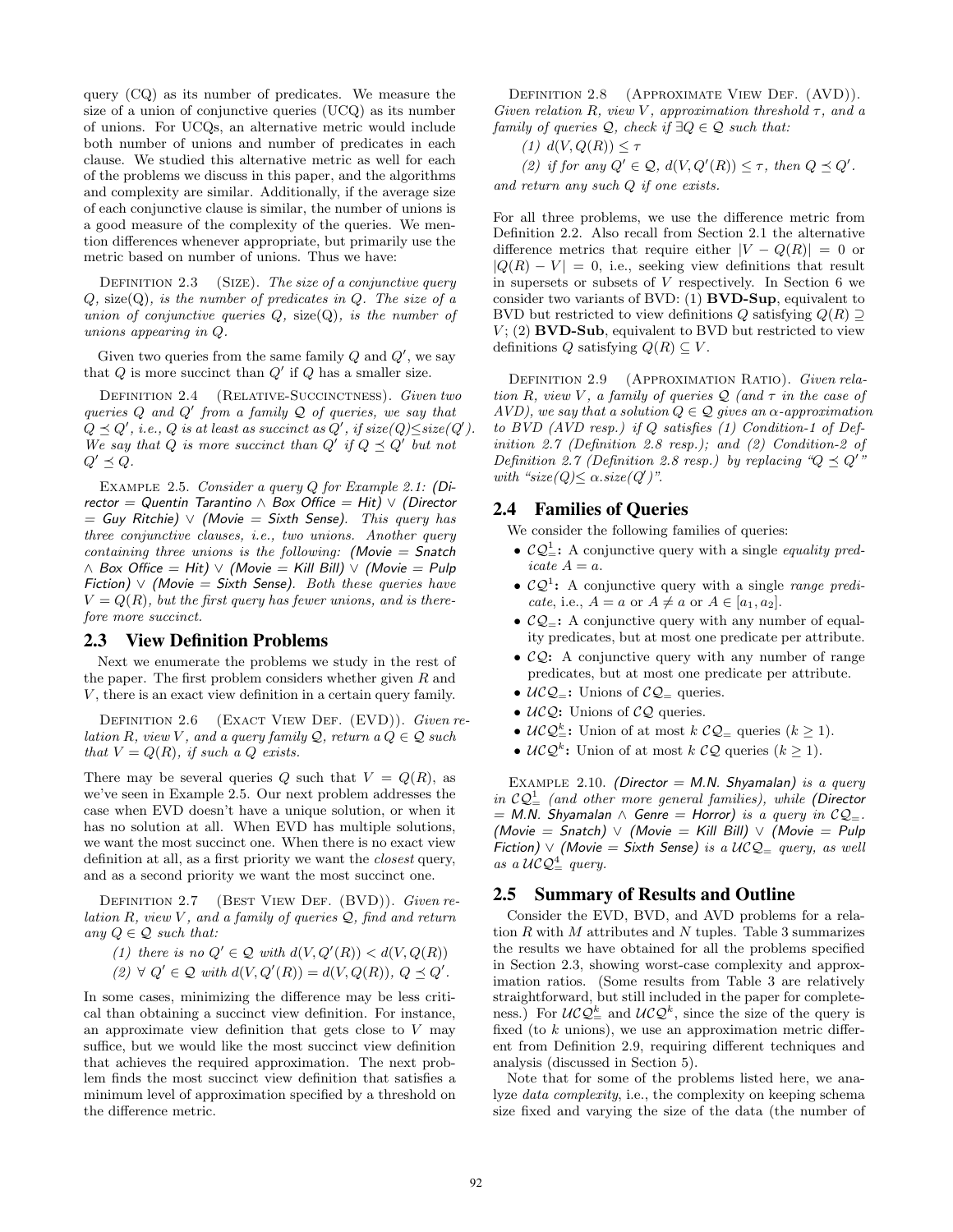| Family                      | <b>EVD</b>                 | <b>BVD</b>                              | <b>AVD</b>                      | BVD-Sup                    | <b>BVD-Sub</b>             |
|-----------------------------|----------------------------|-----------------------------------------|---------------------------------|----------------------------|----------------------------|
| $\mathcal{CQ}^1_{=}$        | O(MN)                      | O(MN)                                   | O(MN)                           | O(MN)                      | O(MN)                      |
| $\overline{\mathcal{CQ}}^1$ | $O(MN^2)$                  | $O(MN^2)$                               | $O(MN^2)$                       | O(MN)                      | $O(MN^2)$                  |
| $CQ_{\equiv}$               | O(MN)                      | $O(MN^{M+1})$                           | $\overline{O(MN^{M+1})}$        | $O(MN.2^M)$                | $O(\overline{M.N^{M+1}})$  |
|                             |                            | $NP\text{-}Hard(N,M)$                   | $NP$ -complete $(N,M)$          |                            |                            |
|                             |                            | $O(MN^2)$ log N-approx                  | $O(MN^{\tau+2}) \log N$ -approx |                            |                            |
| CO <sub>2</sub>             | O(MN)                      | $O(MN^{2M+1})$                          | $O(MN^{2M+1})$                  | $O(MN.2^M)$                | $\overline{O(M.N^{2M+1})}$ |
|                             |                            | $NP\text{-}Hard(N,M)$                   | $NP$ -complete $(N,M)$          | $NP\text{-}Hard(N,M)$      | $NP\text{-}Hard(N,M)$      |
|                             |                            | $O(MN^3)$ log N-approx                  | $O(MN^{\tau+3})$ log N-approx   |                            |                            |
| $UCQ_{=}$                   | O(MN)                      | $NP$ -complete $(N,M)$                  | $NP$ -complete $(N,M)$          | N/A                        | N/A                        |
|                             |                            | $PTIME(N^{\overline{M}})$ log N-approx. |                                 |                            |                            |
| UCQ                         | O(MN)                      | $\overline{\text{NP-complete}(N,M)}$    | $NP$ -complete $(N,M)$          | N/A                        | N/A                        |
|                             |                            | $PTIME(N^{2M})$ log N-approx.           |                                 |                            |                            |
| $\mathcal{UCQ}^k_{=}$       | $\overline{O(MN^{Mk+2})}$  | $\overline{O(MN^{Mk+2})}$               | N/A                             | $O(MN^{Mk+2})$             | $\overline{O(MN^{Mk+2})}$  |
|                             | $NP$ -complete $(N, M, k)$ | $NP-complete(N, M, k)$                  |                                 | $NP$ -complete $(N, M, k)$ | $NP$ -complete $(N, M, k)$ |
|                             |                            | PTIME $2k$ -approx                      |                                 |                            |                            |
| $\mathcal{UCQ}^k$           | $O(\overline{MN^{2Mk+2}})$ | $O(MN^{2Mk+2})$                         | N/A                             | $O(N\sqrt{N^{2Mk+2}})$     | $O(N\sqrt{N^{2Mk+2}})$     |
|                             | $NP$ -complete $(N, M, k)$ | $NP$ -complete $(N, M, k)$              |                                 | $NP$ -complete $(N, M, k)$ | $NP$ -complete $(N, M, k)$ |
|                             |                            | PTIME $2k$ -approx                      |                                 |                            |                            |

Table 3: Summary of Results.

tuples in  $R$ ) as well as *combined complexity*, i.e., the complexity when neither schema size nor data size is fixed. We analyze these two cases separately because the data complexity may be different from the combined complexity for some problems, e.g., BVD for  $CQ$ , where the data complexity is  $PTIME(N)$ , while the combined complexity is NP-Complete (denoted as  $NP-Complete(N, M)$ ). Similar notions were first introduced in [17].

Note that we don't separately consider the BVD-Sup and BVD-Sub problems for  $U C Q$  and  $U C Q$  (marked N/A in Table 3), as there is always a solution to EVD, and hence BVD's solution directly applies to BVD-Sup and BVD-Sub. Also note that the NP-Completeness results for  $\mathcal{UCQ}^k_-$  and  $\mathcal{UCQ}^k$  for EVD, BVD and BVD-Sup/Sub only hold if we allow the parameter  $k$  and the schema size  $M$  to vary along with  $N$ , the data size. If not, the problems are solvable in PTIME in N. Further, we don't consider AVD for  $\mathcal{UCQ}_{=}^k$ and  $\mathcal{UCQ}^k$  since the size of all these queries is fixed (k clauses), therefore, the solution to AVD is no different from the solution to BVD. The approximation result for AVD for  $\mathcal{CQ}$  and  $\mathcal{CQ}_=$  only holds for the special case when the view definition is required to give a superset of  $V$ , i.e., the analog of BVD-Sup for AVD.

In the remainder of the paper, we present details for all the results from Table 3, organized as follows. Section 3.1 considers the families of queries  $\mathcal{CQ}^1$  and  $\mathcal{CQ}^1$ . Section 3.2 considers the families  $CQ_{=}$  and  $CQ$ . Section 4 considers the families  $UCQ$ <sub>=</sub> and  $UCQ$ . Section 5 considers the families  $\mathcal{UCQ}^k_-$  and  $\mathcal{UCQ}^k$ . The BVD-Sup and BVD-Sub problems are studied in Section 6.

# 3. FAMILIES OF CONJUNCTIVE QUERIES

We first consider the families of conjunctive queries with single predicates, i.e.,  $CQ_{=}^1$  and  $CQ^1$  (Section 3.1). We then consider the families  $CQ_{\equiv}$  and  $CQ$  of conjunctive queries with multiple predicates (Section 3.2).

# 3.1 Single Predicate

Since the results for single-predicate queries are simple in comparison to the other families of queries, we only state our main results, in the next two theorems. Details are presented in Appendix A.

THEOREM 3.1. Given a relation instance  $R$  with  $M$  attributes and  $N$  tuples, and a view instance  $V$ , each of  $EVD$ , BVD, and AVD can be solved in  $O(MN)$  for  $CQ^1$ .

THEOREM 3.2. Given a relation instance  $R$  with  $M$  attributes and  $N$  tuples, and a view instance  $V$ , each of  $EVD$ , BVD, and AVD can be solved in  $O(MN^2)$  for  $CQ^1$ .

Intuitively, for each of these problems,  $d(V, Q(R))$  for all possible queries Q in the given family of queries needs to be computed. This computation is significantly aided by hashing, allowing all counts to be obtained in  $O(MN)$ .

# 3.2 Multiple Predicates

Next we consider the view definition problems for conjunctive queries, i.e., families  $CQ$  and  $CQ_{=}$ . First, we present a connection between our problems and a set cover formulation, which is used in the rest of the section (Section 3.2.1). We then study EVD (Section 3.2.2), BVD (Section 3.2.3) and AVD (Section 3.2.4) problems respectively.

#### *3.2.1 Set Cover Formulation*

Given a relation  $R$ , and a view  $V$ , we create an instance of the set cover problem as follows: Construct the universal set  $U = R - V$ . Consider the set of single-attribute predicates P such that  $P \in \mathcal{P}$  iff  $P(R) \supseteq V$ . For each  $P \in \mathcal{P}$  we define a set  $S_P = U - (P(R) \cap (R - V)).$ 

Intuitively, our aim is to cover all the elements of  $U$ , thereby eliminating all the incorrect tuples. We perform this cover by selecting a set of predicates  $\mathcal{T} \subseteq \mathcal{P}$  such that  $\bigcup_{P \in \mathcal{T}} S_P = U$ . In other words, a cover of U gives a solution to the EVD for  $R$  and  $V$ : Since every element of  $U$  is covered, the corresponding set of predicates in conjunction does not select any tuple in  $R-V$ . Moreover, each predicate selects all tuples of  $V$ .

#### *3.2.2 EVD*

We first consider EVD for the family of queries  $\mathcal{CQ}_=$ . We will handle  $CQ$  subsequently.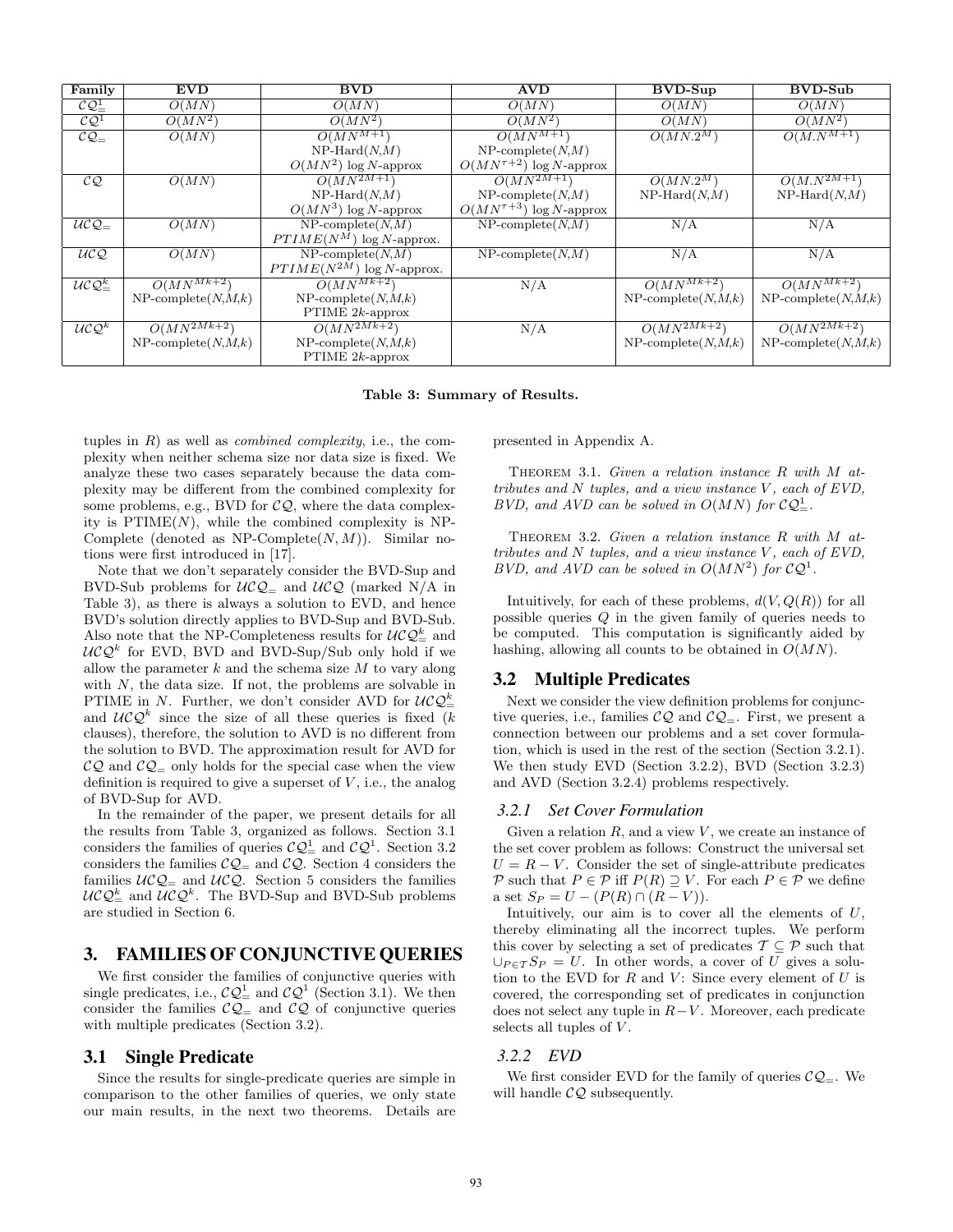THEOREM 3.3. Given a relation  $R$  and a view instance  $V$ , Algorithm 2 checks if there exists a solution to EVD for the query family  $CQ_{\equiv}$  and finds one if there exists in  $O(MN)$ .

The proof of this result may be found in Appendix Sec.B.1.

The result above can be easily extended for  $CQ$  with time complexity still  $O(MN)$ . For each attribute, we first pick the smallest superset range in the view as a predicate. We further check if there is a single value in the range present in the relation but missing in the view. (If so, we replace the range predicate with one predicate involving  $\neq$  for the missing value. Note that if there are multiple values missing within the range, then there is no EVD.) This check can be done in  $O(N)$  per attribute  $(O(MN)$  overall) by using hashing to count the number of distinct values. We then check if the conjunctive clause thus formed is an EVD.

**Require:**  $A_1, A_2, \ldots, A_n \leftarrow$  attributes of relation and view **Require:**  $b_1, b_2, \ldots, b_n \leftarrow$  sizes of view attribute domains **Require:**  $V \leftarrow$  view instance,  $R \leftarrow$  relation instance 1:  $Q \leftarrow \text{NULL}$ 2: for  $i \in 1 \ldots n$  do 3: if  $b_i == 1$  then 4:  $v_i \leftarrow$  value of  $A_i$  in view<br>5:  $Q \leftarrow Q \land (A_i = v_i)$ 5:  $Q \leftarrow Q \wedge (A_i = v_i)$ <br>6: end if 6: end if 7: end for 8: if  $|Q(R)| == |V|$  then 9: return Q 10: else 11: return No EVD 12: end if

Algorithm 2: Algorithm to solve EVD for  $CQ_{=}$ .

#### *3.2.3 BVD*

We start this section by a straightforward upper bound for BVD. We then present a lower bound, followed by an approximation algorithm.

### *Upper Bound*

Let us consider the BVD problem for input  $R$  with  $N$  tuples and  $M$  attributes, and view  $V$ . To obtain an upper bound for BVD, we simply consider all possible conjunctive queries over R and pick the best possible one. R has  $O(N^M)$  or  $O(N^{2M})$  queries depending on whether our family of queries is  $CQ_{\equiv}$  or  $CQ$ . In  $O(MN)$  we can compute  $d(Q(R), V)$  for each query. If we assume the schema size  $M$  to be a fixed parameter and vary N, the size of the data, BVD's data complexity is PTIME, established by the following theorem. (We note that if  $R$  and  $V$  are cross-products of sets of values for attributes, BVD can be solved in  $O(MN)$ . Details of this special case appear in Appendix B.2.)

THEOREM 3.4. Given a relation  $R$ , view instance  $V$ , the BVD problem has a data complexity of  $O(MN^{M+1})$  and  $O(MN^{2M+1})$  for the family of queries  $\mathcal{CQ}_=$  and  $\mathcal{CQ}$  respectively.

EXAMPLE 3.5. For Example 2.1, the BVD query for  $CQ$ is (Director = Q.Tarantino  $\land$  Box Office = Hit), which has  $d = 2$  due to two missing tuples.

### *Lower Bound*

We have seen an upper bound on the complexity of BVD. Our next result shows an exponential lower bound in terms of combined data and schema complexity of R. Recall that on fixing the number of attributes, the data complexity is polynomial in N. However, if we allow the number of attributes and the number of tuples in  $R$  to both vary, we show intractability. Our proof uses a relation  $R$  where the number of tuples and number of attributes are polynomials of each other.

THEOREM 3.6. Given  $R$  and  $V$ , the BVD problem is NP-Hard in N and M, for  $\mathcal{CQ}_=$  and  $\mathcal{CQ}$ .

PROOF. We give a reverse construction based on the idea from Section 3.2.1. That is, for each instance of the set cover problem, we construct an instance of the BVD problem such that the solution of the BVD instance yields a solution to the set cover problem. Given an instance of the set cover problem consisting of the universal set  $U = \{1, \ldots, n\}$ , and subsets  $S_1, \ldots, S_m$ , we construct an input to BVD as follows (Note that the set cover problem is NP-hard even when the number of sets  $m$  is restricted to a polynomial of  $n$ ):

 $R(A_1, \ldots, A_m)$  contains a tuple  $t_i$  corresponding to each element  $i \in U$ .  $t_i.A_j = 0$  if  $i \notin S_j$ . For every attribute value in R not assigned 0 based on the rule above, a distinct attribute value is assigned. (Note that there is no tuple marked with 0 in all attribute values, since we can assume without loss of generality that every element  $i \in U$  appears in some subset  $S_i$ .) Add a special tuple  $t_0$  to R where  $\forall j, t_0.A_j = 0$ . Let  $V = \{t_0\}.$ 

Since  $V$  has a single tuple with all attribute values being 0, for BVD, we only need to consider queries with predicates of the form  $A_j = 0$ . Every such predicate corresponds to picking a set  $S_j$  for the set cover. Our goal reduces to finding the fewest such predicates such that each of the tuples  $t_1, \ldots, t_n$  is not picked by at least one predicate, which is equivalent to finding the smallest cover for U.

The size of our constructed relation R is  $O(mn)$ , where the set cover problem has  $n$  elements and  $m$  attributes. Hence, BVD is NP-hard in combined data and schema size.  $\Box$ 

#### *Approximation Algorithm*

Now that we've established a lower bound on the complexity of BVD, we next study PTIME (in schema and data of  $R$ ) approximation algorithms for solving the problem. We distinguish two cases: (1) When there is no solution to EVD; (2) When there exists a solution to EVD.

For Case (1), we employ the algorithm used for Theorem 3.4, i.e., looking at all possible queries and picking the best one. Our next result is an efficient approximation algorithm for Case  $(2)$ . Given inputs R and V, we reduce BVD to the set cover problem based on the construction in Section 3.2.1. We then use Set Cover's greedy approximation algorithm [18]. Since the constructed set cover formulation has  $O(N)$  elements, and  $O(MN)$  sets (a predicate corresponding to each value of each attribute) for  $CQ_{=}$  and  $O(MN^2)$  sets for  $\mathcal{CQ}$ , we have the following result.

THEOREM 3.7. Given relations R and V such that EVD has a solution for  $CQ_{=}$  (CQ resp.), there is an  $O(MN^2)$ time  $(O(MN^3)$ -time resp.) log N-factor approximation algorithm for BVD.

#### *3.2.4 AVD*

We consider the AVD problem for  $CQ_{\equiv}$  and  $CQ$ . The worst-case upper bound result of BVD for these families of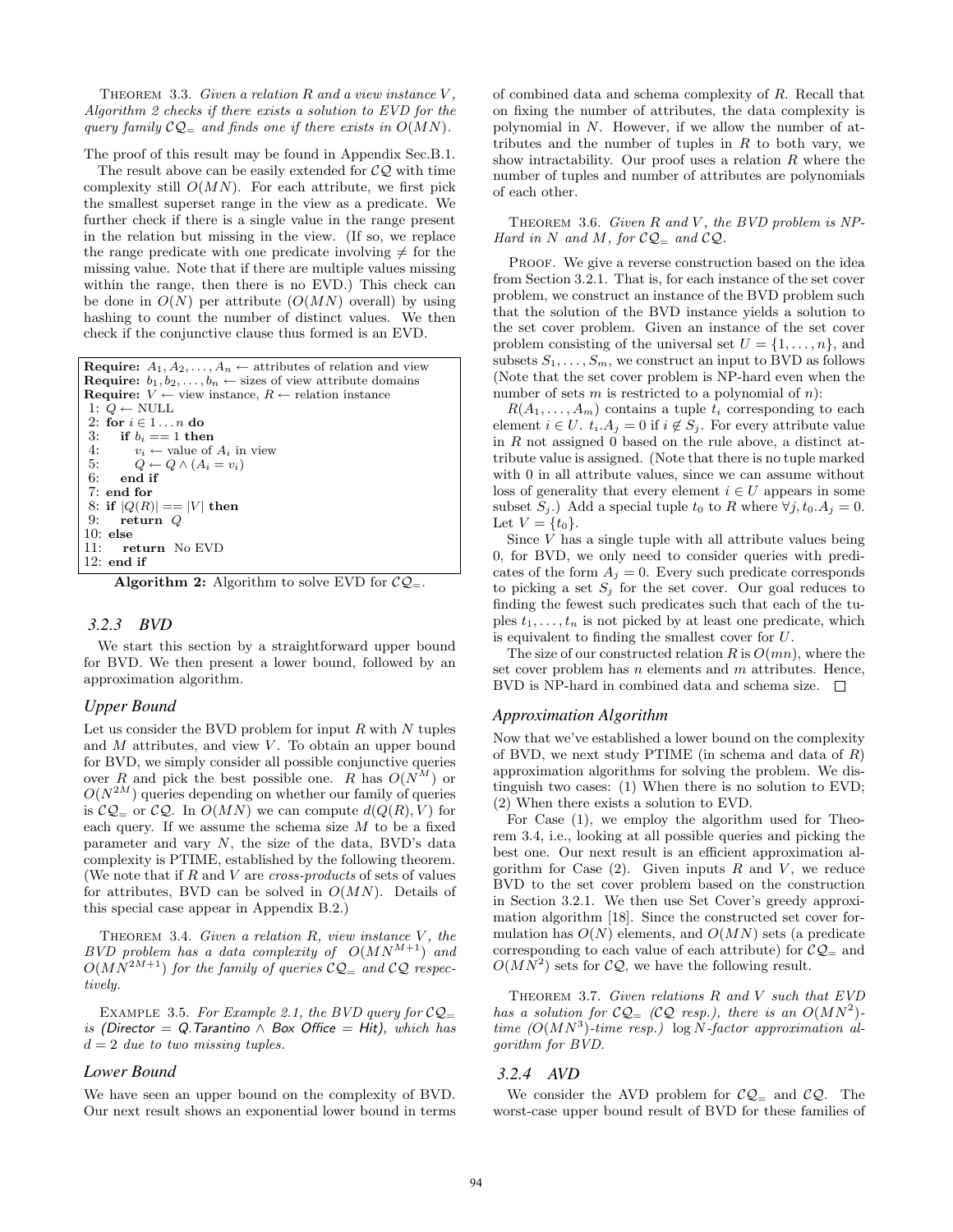queries carries over for AVD as well. First we state the complexity of AVD, in the following theorem, and then present an approximation algorithm.

THEOREM 3.8. Given  $R$  and  $V$ , the AVD problem is NPcomplete in N and M, for  $CQ_{=}$  and  $CQ$ .

PROOF. NP-hardness of AVD follows from the reduction in the proof of Theorem 3.6, which also applies when  $\tau = 0$ . AVD is in NP because, given a query Q, in PTIME we can check whether  $d(V, Q(R)) \leq \tau$ , and then we check if any more succinct query  $Q'$  also has  $d(V, Q'(R)) \leq \tau$ .

Next we present an approximation algorithm for AVD, under the superset special case described in Section 2. Suppose we are given a threshold  $\tau$  along with R and V, and we want the most succinct query Q that guarantees  $d(Q(R), V) \leq \tau$ . We can approximately solve AVD using our set cover construction when we impose the condition that  $Q(R) \supset V$ , which we call the AVD-Sup problem: Given  $R$  and  $V$ , we construct an instance of the set cover problem as in Section 3.2.1. We are then interested in a solution that covers at least  $\delta = (|R - V| - \tau)$  elements. Once again, we can use set cover's greedy approximation algorithm. However, we must solve the set cover for all possible choices of  $\delta$  elements from the  $|R - V|$  elements. We solve these  $\binom{|R - V|}{\delta} \leq \binom{N}{\tau}$ set cover problems and pick the best, i.e., smallest, query among all of them.

THEOREM 3.9. Given relations R and V, and threshold  $\tau$ , there is an  $O(MN^{\tau+2})$ -time  $(O(MN^{\tau+3})$ -time resp.) log Nfactor approximation algorithm for the AVD-sup problem for  $CQ_{-}$  (CQ resp.).

# 4. UNIONS OF CQ

We now study VDP for a union of conjunctive queries, i.e., query families  $UCQ$  and  $UCQ_{=}$ .

#### 4.1 EVD

The following straightforward theorem, proved in Appendix C, establishes the result for EVD.

THEOREM 4.1. Given  $R$ ,  $V$ , there exists a solution to EVD for  $UCQ$  and  $UCQ_{=}$  if and only if  $V \subseteq R$ .

Therefore, EVD can be solved in  $O(MN)$  time. Note that while the above theorem says that EVD always has a solution for  $V \subseteq R$ , the next example shows that the solution may not be unique.

EXAMPLE 4.2. For Example 2.1, the queries (Movie  $=$ Snatch)  $\vee$  (Movie = Kill Bill)  $\vee$  (Movie = Pulp Fiction)  $\vee$ (Movie = Sixth Sense) and (Movie = Snatch)  $\vee$  (Movie = Kill Bill)  $\vee$  (Director = Q. Tarantino  $\wedge$  Box Office = Hit), are both EVDs for the view.

# 4.2 BVD

Since there is a query  $Q'$  such that  $Q'(R) = V$ , the BVD query Q has to satisfy  $Q(R) = V$  as well. Hence, BVD reduces to finding the most succinct  $Q$  such that  $Q(R)$  = V. In this section we focus on the family  $U C Q_=$ , but the algorithms for  $UCQ$  are similar.

```
Require: t_1, t_2, \ldots, t_v \leftarrow tuples in the view
 1: /* Generate */
 2: S \leftarrow \emptyset, T \leftarrow \{t_1, t_2, \ldots, t_v\}, f \leftarrow false3: while f == false do<br>4: S ← S \cup T (use the
 4: S \leftarrow S \cup T (use the Exclusion Criterion)<br>5: R \leftarrow \emptyset5: R \leftarrow \emptyset<br>6: for i \infor i \in T do
 7: R \leftarrow R \cup (sub-clauses of i on dropping 1 predicate)<br>8: end for
 8: end for 9: discard \alphadiscard conjunctive clauses containing incorrect tuples from
         R (use the Pruning Criterion)
10: T \leftarrow R11: f \leftarrow (R == \emptyset)12: end while<br>13: /* Cover */* Cover *14: for all Q such that Q \subseteq S, |Q| = 1..v do
15: if d(Q(R), V) = 0 then
16: return Q
17: end if
18: end for
```
Algorithm 3: Algorithm to solve the BVD.

#### *4.2.1 Complexity*

We now prove that finding a BVD is NP-Complete, by using a reduction from the Vertex Cover problem.

THEOREM 4.3. Given  $R$ ,  $V$ , finding a solution to  $BVD$  is  $NP$ -complete in the size of R's schema and data for  $UCQ$ = and UCQ.

PROOF. We give a reduction from the NP-complete Vertex Cover problem [18]: Given an undirected graph  $G(V, E)$ ,  $V = \{v_1, \ldots, v_m\}$  and  $E = \{e_1, \ldots, e_n\}$ , determine the smallest set  $V_{cov} \subseteq V$  such that all edges in E have at least one endpoint in  $V_{cov}$ . The vertex cover problem is NPcomplete in  $N$ , when  $m$  and  $n$  are  $poly(N)$ . (Specifically,  $m^2 \geq 2n \geq m$  is sufficient for NP-hardness.)

Given an instance of the vertex cover problem, we construct an instance of BVD as follows: Create a relation  $R(A_1, \ldots, A_m)$  consisting of n tuples  $t_1, \ldots, t_n$ .  $t_i.A_j = 0$ if and only if vertex  $v_j$  is an endpoint of edge  $e_i$ . All other entries in  $R$  are assigned distinct values. Further, let the view  $V = R$ . Now, to construct a solution to BVD, the only useful conjunctive clauses are of the form  $(A_j = 0)$ , which corresponds to selecting vertex  $v_j$  in the vertex cover. Any vertex cover can be represented as a union of conjunctive clauses corresponding to each vertex. Hence, there exists a vertex cover of size  $k$  if and only if there is a UCQ with  $k$  conjunctive clauses solving BVD. It is easy to see that the decision version of the problem is in NP, hence BVD is NP-complete in the size of the data and schema.

Note that the same hardness proof above holds even if the metric for succinctness is not the number of unions, but is instead the total number of predicates in the DNF formula. The proof holds because only conjunctive clauses of size 1 are useful in the above reduction. As a result, both the metrics are equivalent (i.e., the total number of predicates = total number of clauses).

#### *4.2.2 Two-phase Algorithm*

Although BVD is NP-complete in general, Algorithm 3 describes a two-phase algorithm for an exhaustive search. Further, we can apply certain criteria to reduce the search space, as described shortly.<sup>1</sup> Our algorithm operates in two

<sup>&</sup>lt;sup>1</sup>The worst-case guarantees don't change.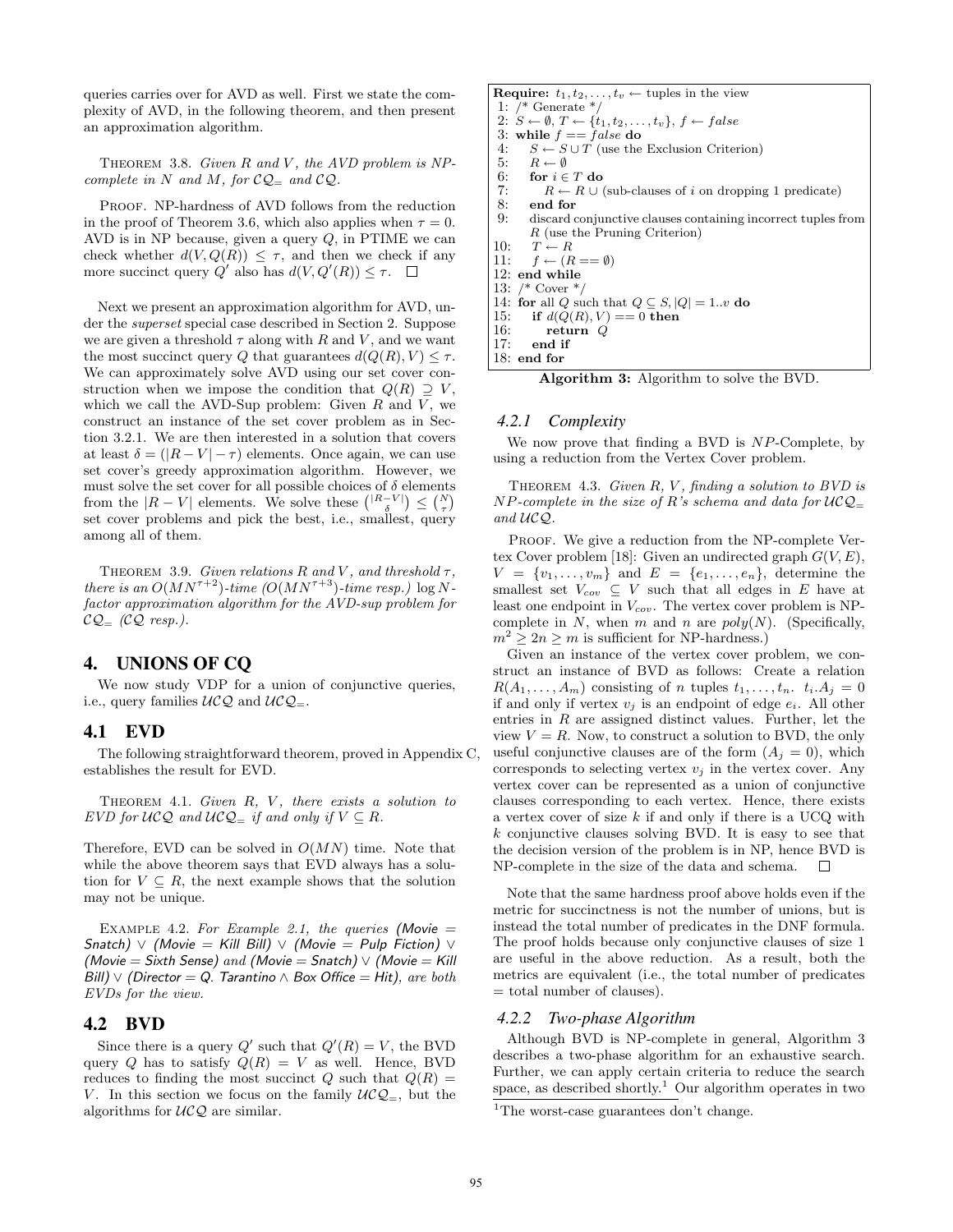phases: Generate and Cover. The Generate phase generates all the potentical candidate conjunctive clauses in a top-down fashion (conjunctive clauses with  $m$  predicates, then  $m-1$  predicates, and so on), starting with the tuples themselves as conjunctive clauses (line 2), and removing one predicate at a time to form smaller conjunctive clauses (line 7). (T is the set of conjunctive clauses generated in the previous iteration, S contains all the clauses generated so far, and R is the candidate set of clauses to be added in the next iteration.) These conjunctive clauses should not select any tuples not in the view (i.e., incorrect tuples) this condition is checked in line 9. Instead, we could also use the following condition to directly prune good conjunctive clauses from bad ones. However, for this condition to be applied, we need to incur the cost of maintaining conjunctive clauses containing incorrect elements.

LEMMA  $4.4$  (PRUNING CRITERION). If for a conjunctive clause with s predicates, there is a  $(s + 1)$  predicate conjunctive clause (with one extra predicate) which selects any tuples not found in  $V$ , then the conjunctive clause with s predicates can be removed from the set of candidate conjunctive clauses.

Note that the pruning condition is remniscent of the pruning found in other domains, including finding all functional dependencies [6] and association rule mining [1].

The number of conjunctive clauses generated and added to S is governed by the size of the view, which may be much smaller than the relation. We could use the following criterion to further reduce the size of S.

LEMMA  $4.5$  (EXCLUSION CRITERION). If a conjunctive clause with s predicates has been selected, then all conjunctive clauses with the same s predicates and  $r, r > 1$  additional predicates can be removed from S.

The Cover phase picks  $k$  conjunctive clauses (where  $k$  goes from  $1..n$ ) from the candidate conjunctive clauses such that all tuples in V are covered/selected. All combinations of k conjunctive clauses from the set of candidate conjunctive clauses are tried for this purpose until one is found with  $d = 0$  (line 15). The returned query is simply the union of those conjunctive clauses. Note that if we were to use the metric counting number of predicates in the DNF, then we would need to try all combinations of conjunctive clauses, and return the one with the smallest number of predicates.

Note that this phase is expensive computationally (even though we mentioned several methods to reduce the size of the candidate set  $S$ ), so we describe an approximation algorithm to reduce the complexity in the next section.

Also note that the BVD algorithm is remniscent of the Quine-McCluskey procedure for finding minimal DNF for a boolean function [10] (and more generally other boolean formula minimization techniques [4]). The problem in that case is  $\Sigma_2^p$ -complete [16].

As an aside, note that we can use database properties to simplify the input to BVD, such as using the following rule. Our paper doesn't delve into exploring more such properties.

LEMMA  $4.6$  (FUNC. DEPENDENCY PRUNING). Given R, V input to  $BVD/AVD$ , if R satisfies the FD  $X \to Y$ , then we can drop attributes  $Y - X$  from R and V to get an equivalent formulation of the problem.

#### *4.2.3 Approximation Algorithm*

We now describe an approximation algorithm for the Cover phase of the BVD algorithm.

THEOREM 4.7. Given  $R$  with  $N$  tuples and  $M$  attributes, a view V, there exists a PTIME (in N) algorithm that finds a log N-approximation to the optimal solution: If the optimal solution has k unions, our algorithm produces at most k log N unions.

PROOF. In the following, we give an L-reduction from BVD to the set cover problem. We can then use the greedy algorithm for set cover that guarantees a  $log N$  factor approximation ratio [18].

There are a polynomial (in N) number of  $CQ_{\equiv}$  queries over  $R$ : There are at most  $N$  possible predicates over each attribute, and hence at most  $(N+1)^M$  conjunctive queries. Create an instance of set cover where the universe  $U$  is the set of all tuples in  $R$ . Each conjunctive query  $C$  forms a subset  $S \subseteq U$  containing precisely the tuples selected by C. The optimal solution to the set cover problem gives the optimal UCQ containing the conjunctive queries selected in the set cover's solution.

At each stage the greedy algorithm picks the best conjunctive clause, i.e., one that covers maximum number of tuples from the view. The algorithm terminates when all the tuples in the view have been selected.  $\square$ 

Note that for the metric that counts the total number of predicates in the DNF formula, we can describe a similar approximation algorithm using a reduction to the weighted set cover problem [18], where the cost of each set corresponding to a conjunctive clause is the number of predicates present in the conjunctive clause. In this case at each stage the greedy algorithm picks the conjunctive clause that has the largest ratio of the number of new tuples from the view covered to the cost of the clause.

#### 4.3 AVD

We first present the complexity of finding an AVD, then explain how we can adapt Algorithm 3 for AVD.

#### *4.3.1 Complexity*

COROLLARY 4.8. Finding a solution to AVD for  $UCQ$ = and UCQ is NP-complete in the schema size and the data size.

The hardness proof is easy to see on setting  $\tau = 0$  for the reduction in Theorem 4.3. Additionally, AVD is in NP because given a solution  $Q$  to the AVD which has  $k$  unions, we can test all possible UCQs  $Q'$  of size upto k (a polynomial in n) and check if  $d(Q(R), V) < d(Q'(R), V)$ , all in PTIME.

#### *4.3.2 Two Phase Algorithm*

We now describe a modification of Algorithm 3 for AVD. As before, the algorithm has two phases, Generate and Cover. In the Generate phase, we can apply a natural generalization of the pruning criterion. In addition, we can apply the following criteria, which are different from the criteria used for BVD.

LEMMA  $4.9$  (INCLUSION CRITERION). If a conjunctive clause Q selects  $> \tau$  tuples not present in the view, then Q is not included in S.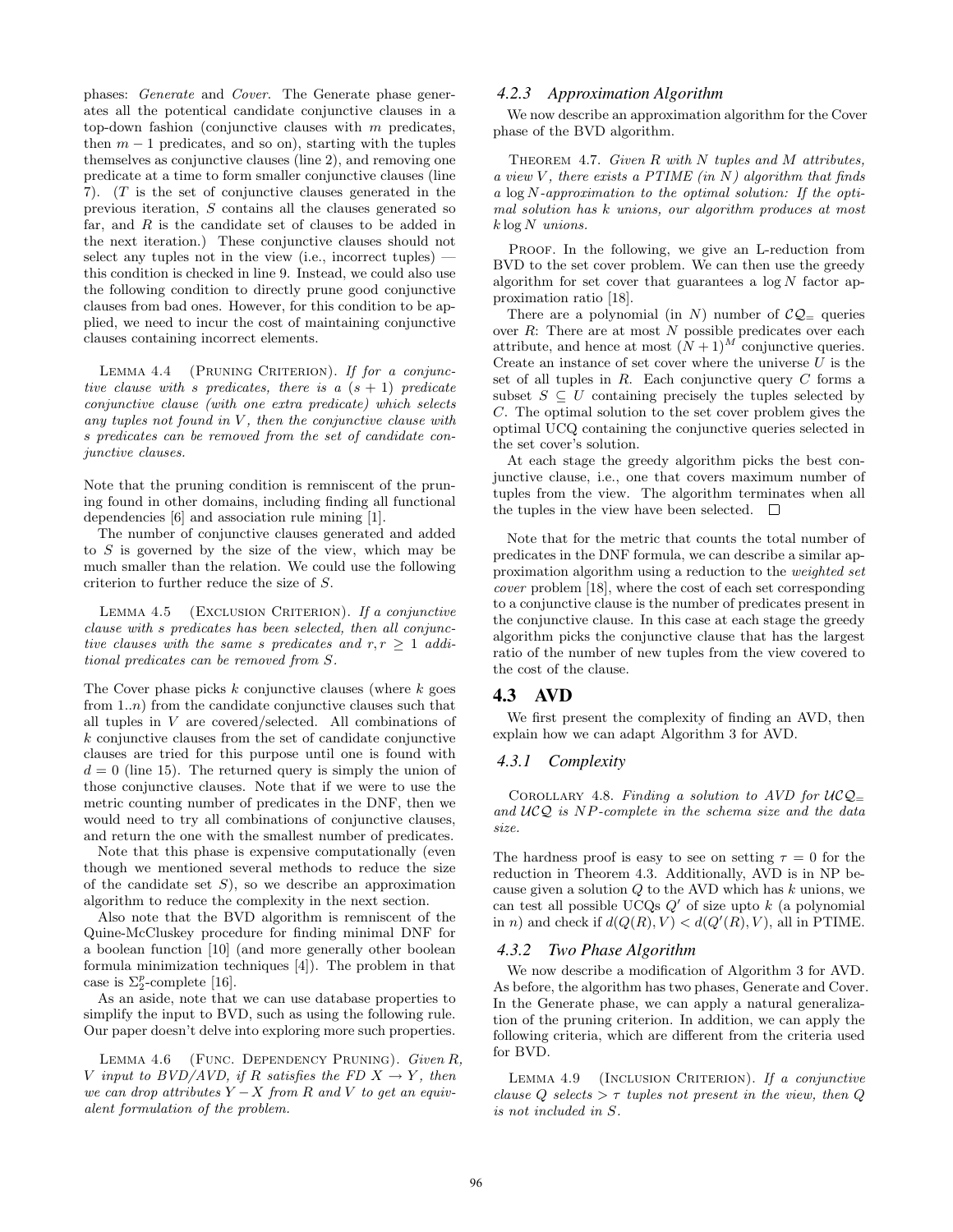LEMMA  $4.10$  (EXCLUSION CRITERION). If a conjunctive clause Q with s predicates has been selected, then all conjunctive clauses with  $Q'$  the same s predicates and  $r, r \geq 1$ additional predicates that have  $d(Q'(R), V) = d(Q(R), V)$ can be removed from S.

# 5. BOUNDED UNIONS

In this section we consider the families of queries where the number of unions is bounded by  $k$ , i.e., the families  $\mathcal{UCQ}_{\equiv}^k$  and  $\mathcal{UCQ}^k$ . Section 5.1 considers the case when k is not fixed and Section 5.2 considers the case when  $k$  is a fixed parameter. Recall, since the AVD problem reduces to the BVD problem when the query size is fixed, we do not separately consider the AVD problem.

# 5.1 Variable Parameter

The following theorem establishes the complexity of solving EVD and BVD when  $k$  is a variable parameter.

THEOREM 5.1. Given input relation  $R$  with  $N$  tuples and M attributes, and a view instance V, the EVD and BVD problems are NP-complete in N, M and k for  $\mathcal{UCQ}^k_{=}$  and ИС ${\cal Q}^k$  .

PROOF. The problem is clearly in NP: Given a  $\mathcal{U}\mathcal{C}^k_{=}$  or  $\mathcal{UCQ}^k$  query Q, we can check in PTIME whether Q is a solution to EVD or if there are any queries with a smaller difference. The hardness result follows from the hardness of BVD for  $U C Q$  and  $U C Q$  (Theorem 4.3). In the proof of Theorem 4.3, we constructed an input instance  $R$  and  $V$ where checking if there was a BVD  $UCQ$  (or  $UCQ_{=}$ ) with at most k unions was NP-hard. This instance can be reduced to checking if there is an EVD for  $\mathcal{UCQ}^k$  or if there is a BVD for  $\mathcal{UCQ}^k$  with difference 0.  $\square$ 

#### 5.2 Fixed Parameter

If  $k$  is fixed, we have the following theorem.

THEOREM 5.2. Given a relation  $R$  and a view  $V$ , the BVD and EVD problem can be solved in  $O(MN^{Mk+2})$  for  $\mathcal{UCQ}^k_-$  and in  $O(MN^{2Mk+2})$  for  $\mathcal{UCQ}^k$ .

The theorem follows from the fact that all candidate queries in  $\mathcal{UCQ}_{=}^k$  (in  $\mathcal{UCQ}^k$  resp.) can be enumerated in  $\binom{N_M}{k}$ k  $\binom{\binom{N^{2M}}{k}}$  resp.) and it takes at most  $O(MN^2)$  to calculate the difference for each of these queries.

Since the approach above is exponential in  $M$  and  $k$ , we look for an approximate solution that is more tractable for the BVD problem. There are two main results in this section: a greedy approximation algorithm for BVD (Section 5.2.1), and an inapproximability result on a family of greedy algorithms (Section 5.2.2). As explained next, our greedy algorithm gives an approximation ratio under a weaker notion than approximating the difference metric. However, the inapproximability result from Section 5.2.2 shows that no greedy algorithm can achieve a good approximation ratio under the stronger notion.

Given input  $R$ ,  $V$ , our result shows that the greedy algorithm gives a query  $Q_{algo}$  with a good approximation ratio for one of two metrics: (i) the difference metric between  $Q_{algo}$  and V, and (ii) the good-bad metric, i.e., the total number of tuples in V produced by  $Q_{algo}$  minus the number of tuples not in V produced by  $Q_{algo}$ . Define:

$$
d_{algo} = min\{|V|, |V - Q_{algo}(R)| + |Q_{algo}(R) - V|\}
$$

$$
gb_{\text{algo}} = |V| - d_{\text{algo}}
$$

The metrics for the optimal solution,  $d_{opt}$  and  $gb_{opt}$ , are defined similarly. Intuitively, d measures the difference, while  $gb$  measures the total number of "good tuples" (tuples in  $V$ ) returned by the query minus the number of "bad tuples" (tuples not in  $V$ ) returned by the query. Let the approximation ratios based on d and gb be  $r_d$  and  $r_{gb}$  respectively. That is,

$$
r_d = \frac{d_{algo}}{d_{opt}} \qquad and \qquad r_{gb} = \frac{gb_{opt}}{gb_{algo}}
$$

Ideally, for any algorithm, we want  $r_d$  and  $r_{gb}$  to be as small as possible, but Section 5.2.2 shows that greedy algorithms cannot guarantee good approximations under any of these metrics independently. Next, in Section 5.2.1 we consider approximating  $\alpha = min\{r_d, r_{qb}\}.$ 

#### *5.2.1 Approximation Guarantee*

Given input  $R$  and  $V$ , we employ the following greedy algorithm, GREEDYKUCQ, to solve BVD for  $\mathcal{UCQ}_{=}^{\overline{k}}$  and  $\mathcal{UCQ}^k$ : GREEDYKUCQ iteratively picks the best conjunctive query until  $k$  conjunctive queries are picked. At each step, the best conjunctive query is the one that maximizes the gain in the gb metric, i.e., reduces the difference metric by the most. That is, we pick the conjunctive query that gives the largest number of new good tuples (tuples in  $V$ ) minus the number of new bad tuples (tuples not in  $V$ ). The algorithm terminates when  $k$  conjunctive clauses have been picked or when there is no query with gain  $> 0$ .

When  $R$  has  $N$  tuples and  $M$  attributes, GREEDYKUCQ runs in polynomial-time in N and k: There are  $O(N^M)$  conjunctive queries in  $CQ = (O(N^{2M})$  for  $CQ$  resp.), and at each iteration it takes time ~  $O(N^M)$   $(O(N^{2M})$  resp.) to pick the next best conjunctive clause, and we have at most  $k$  iterations. The following theorem establishes an approximation guarantee for GreedyKUCQ.

THEOREM 5.3. Given input  $R$ ,  $V$ , GREEDYKUCQ gives a solution to the BVD problem satisfying  $\alpha = min\{r_d, r_{ab}\}\leq$  $(2k-1)$ , for  $\mathcal{UCQ}_{=}^k$  and  $\mathcal{UCQ}^k$ .

PROOF. Suppose  $V_{opt} = Q_{opt}(R)$ , where  $Q_{opt}$  is the optimal solution to the BVD. Let  $y = |V \cap V_{opt}|$ ,  $x = |V_{opt} - V|$ , and  $z = |V - V_{opt}|$ . Therefore, we have:

$$
d_{opt} = (x+z) \tag{1}
$$

$$
gb_{opt} = (y - x) \tag{2}
$$

Since  $k$  conjunctive queries put together give  $y$  good tuples (i.e., tuples in  $V$ , and  $x$  bad tuples (i.e., tuples not in  $V$ ), there must exist a conjunctive query  $Q^*$  that gives at least  $\frac{y}{k}$  good tuples and at most x bad tuples. We show that our result holds for the query  $Q^*$ , and since  $Q_{algo}$  is at least as good as  $Q^*$ , our result follows.

$$
d_* \le (z + y - \frac{y}{k}) + x = (z + x + y(1 - \frac{1}{k}))
$$
 (3)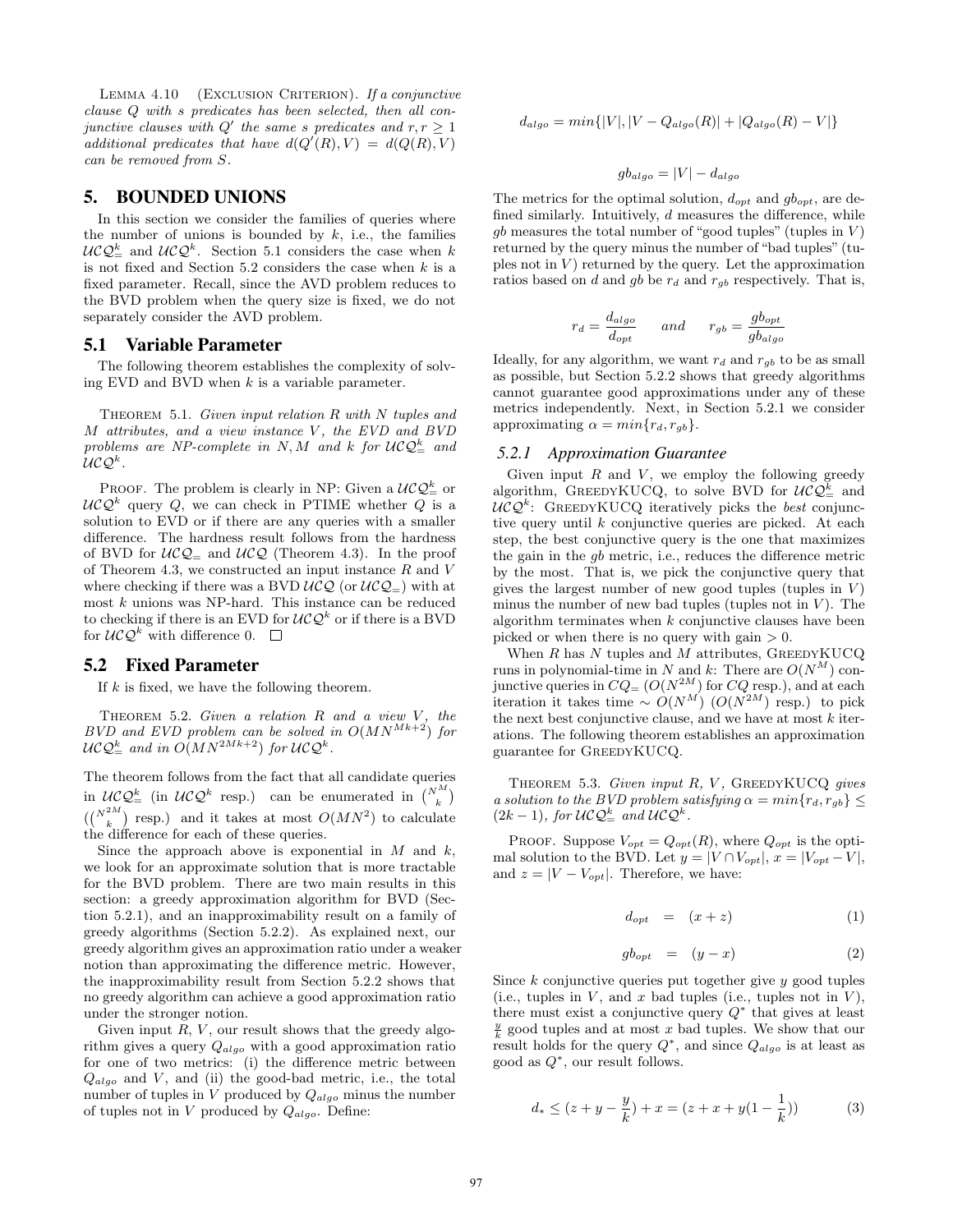$$
gb_* \geq (\frac{y}{k} - x) \tag{4}
$$

Using Equations 1 and 3, we have:

$$
r_d \le \frac{(z+x+y(1-\frac{1}{k}))}{x+z} \tag{5}
$$

Using Equation 2 and 4, we have:

$$
r_{gb} \le \frac{y-x}{\frac{y}{k}-x} \tag{6}
$$

Suppose for some parameter  $\beta$ :

$$
\frac{(y-x)}{\frac{y}{k}-x} = \beta \tag{7}
$$

Then, we have

$$
\left(\frac{y}{k} - x\right) = \frac{y - x}{\beta} \Rightarrow \frac{y}{x} = \frac{k(\beta - 1)}{\beta - k} \tag{8}
$$

Substituting the above in Equation 5, we get:

$$
r_d \leq \frac{z + x + x(1 - \frac{1}{k})(\frac{k(\beta - 1)}{\beta - k})}{z + x}
$$
  
= 
$$
\frac{z + x + \frac{x(k - 1)(\beta - 1)}{\beta - k}}{z + x} \leq (1 + \frac{(k - 1)(\beta - 1)}{\beta - k})
$$
 (9)

Therefore, from Equations 6, 7, and 9, we have:

$$
(r_{gb} \le \beta) \text{ and } (r_d \le (1 + \frac{(k-1)(\beta-1)}{\beta-k}))
$$
 (10)

Therefore,

$$
\alpha \le \min\{\beta, \left(1 + \frac{(k-1)(\beta - 1)}{\beta - k}\right)\}\tag{11}
$$

The minimum of the two expressions above is always  $\leq 2k$ . This follows from the fact that the second expression is monotonically decreasing for  $\beta \geq k$ , and we get  $\beta = (2k-1)$ by solving the following:

$$
\beta = (1 + \frac{(k-1)(\beta - 1)}{\beta - k})
$$

 $\Box$ 

#### *5.2.2 Lower Bound*

The following theorem states the straightforward result that GreedyKUCQ gives the optimal solution to BVD for  $k = 1$  for both the d metric as well as the gb metric.

THEOREM 5.4. Given inputs  $R$ ,  $V$ , GREEDYKUCQ gives the optimal solution to the BVD problem for  $\mathcal{UCQ}^1_{=}$  and  $\mathcal{U}\mathcal{CQ}^{1},$  under the difference metric  $d$  as well as the "goodbad" metric gb.

Our next result, proved in Appendix D, shows that for  $k > 1$ , GREEDYKUCQ can independently perform poorly for the  $gb$  and the  $d$  metrics, thus justifying the approximation metric of  $\alpha$  for GREEDYKUCQ.

THEOREM 5.5. GREEDYKUCQ can give an arbitrarily bad approximation ratio when the gb and d metrics are considered independently.

- There exists an input  $R_{gb}$  and view instance  $V_{gb}$  with N tuples, such that for the BVD problem for  $\mathcal{UCQ}_{=}^k$ and  $\mathcal{UCQ}^k$ , for  $k > 1$ , using GREEDYKUCQ, we have  $gb_{opt} \sim N$ ,  $gb_{greedy} = 0$ , and therefore get an approximation ratio  $r_{gb} \rightarrow \infty$ .
- There exists an input  $R_d$  and view instance  $V_d$  with N tuples, such that for the BVD problem for  $\mathcal{UCQ}^k_{=}$ and  $\mathcal{UCQ}^k$ , for  $k > 1$ , using GREEDYKUCQ, we get an approximation ratio  $r_d = N(1 - \frac{1}{k}).$

We now prove that we can perform arbitrarily bad if we use any greedy algorithm with a greedy function from a large class of functions. Consider a family of algorithms GREEDYLIN with linear greedy functions :  $f(g, b) = \alpha g - \beta b$ , where  $g$  is the number of tuples in  $V$  returned by a conjunctive query  $Q$ ,  $b$  is the number of tuples not in  $V$  returned by  $Q$ , and  $\alpha$ ,  $\beta$  are positive constants. Also, we assume that at each step the function only evaluates conjunctive clauses based on the "new" tuples, i.e., the ones that have not been selected by the conjunctive clauses picked already.

Additionally, the algorithm could stop (before  $k$  unions are picked) if the conjunctive clause that is selected by the algorithm has no gain (i.e., number of new good tuples number of new bad tuples  $\langle 0 \rangle$ , could be constrained to always return  $k$  unions or could stop when there are no tuples left in  $V$  that have not been covered by the conjunctive clauses picked. (Our next result applies to all the aforementioned stopping conditions.) Also, note that GREEDYKUCQ ∈ GreedyLin.

THEOREM 5.6. Given inputs  $R$  with  $N$  tuples and  $M$  attributes, V, for the BVD problem for  $\mathcal{UCQ}_{=}^k$  and  $\mathcal{UCQ}^k$ , for  $k > 1$ , for any GREEDYLIN algorithm G using a greedy function  $f(g, b) = \alpha g - \beta b$ , (1) There is a case for which  $r_{gb} \rightarrow \infty$ . (2) There is a case for which  $r_d = O(N)$ , i.e,  $r_d \rightarrow \infty$  when  $N \rightarrow \infty$ .

PROOF.

(1) Note that  $f(\gamma, \gamma) > f(\gamma - 1, \gamma)$  holds for any  $\gamma$ . Consider the following situation. We have two sets of conjunctive clauses, Set I: k conjunctive clauses each of which covers  $\frac{N}{k}$ distinct good tuples and  $\frac{N}{k}$  distinct bad tuples, and Set II: k conjunctive clauses each of which covers  $\frac{N}{k}$  distinct good tuples and the same  $\frac{N}{k} + 1$  bad tuples. Any GREEDYLIN algorithm would pick only conjunctive clauses from Set I. (It may choose to not pick any conjunctive clauses, or stop once  $k$  conjunctive clauses have been picked.) In any case, we have  $gb_{greedy} = 0$ . However, the optimal algorithm would pick k unions from Set II, giving rise to  $gb_{opt} = N(1 - \frac{1}{k}) - 1$ . Thus, for  $k > 1$ ,  $r_{gb} = \infty$ .

(2) Consider the following situation. We have two sets of conjunctive clauses, Set I: a single conjunctive clause which covers all N good tuples and  $\frac{\alpha}{\beta}(N - \frac{N}{k})$  bad tuples, and Set II: k conjunctive clauses each of which covers  $\frac{N}{k}$  distinct good tuples and the same 1 bad tuple. Any GREEDYLIN algorithm would pick only conjunctive clauses from Set I, for the following reason:

$$
\alpha \cdot N - \beta \cdot \frac{\alpha}{\beta} (N - \frac{N}{k}) > \alpha \frac{N}{k} - \beta
$$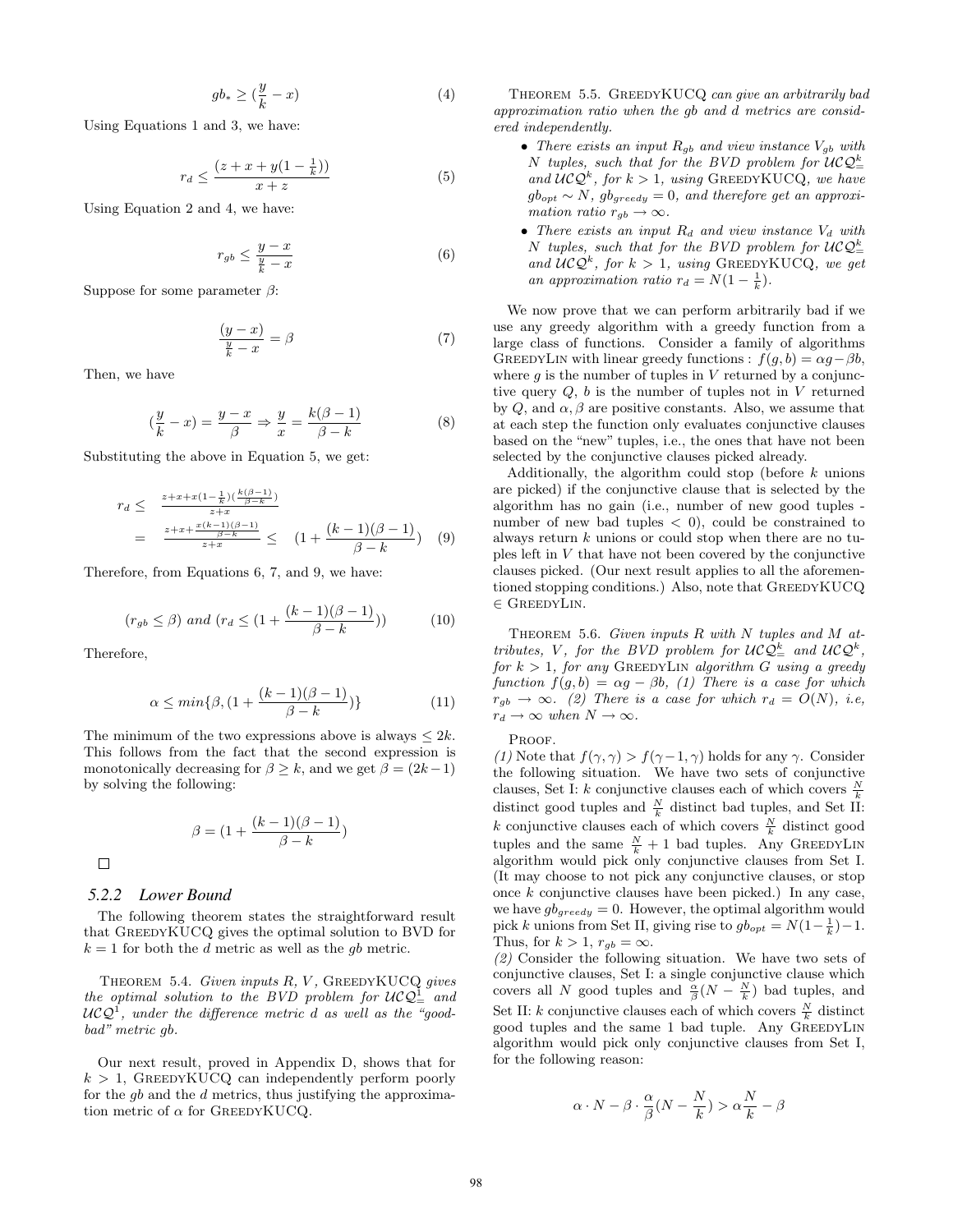If the GREEDYLIN algorithm picks no clause,  $d_{greedy} = N$ . If it picks just one clause (from Set I),  $d_{greedy} = N - (N \frac{\alpha}{\beta}(N-\frac{N}{k}) = \frac{\alpha}{\beta}N(1-\frac{1}{k})$ . On picking additional conjunctive clauses,  $d_{greedy}$  is strictly greater, since the same good tuples would be covered, but additional bad tuples get covered. Thus in any case, we have  $d_{greedy} = O(N)$ . However, the optimal algorithm would pick k unions from Set II, giving rise to  $d_{opt} = N - k \frac{N}{k} + 1 = 1$ . Thus,  $r_d = O(N)$ .

Note that these results would also hold for a much more general class of functions. In particular, any greedy algorithm that uses a function that satisfies  $f(\gamma, \gamma) > f(\gamma - 1, \gamma)$ or  $f(\gamma, \gamma) > f(\gamma, \gamma + 1)$  for any  $\gamma = \alpha N < \frac{N}{k}$  would have  $gb_{opt} = O(N)$  and  $r_{gb} = \infty$ .

Note that the BVD problem for  $\mathcal{UCQ}_{=}^k$  is reminiscent of the red-blue cover problem [5] and the partial set cover problem [11]. Both these problems define a collection of elements with some positive elements and some negative elements, and a collection of sets each of which cover some positive and some negative elements. Sets need to be chosen such that the positive elements are covered without too many negative elements. However, both of these problems do not have a constraint on the number of sets that can be picked, and therefore represent slightly different problems involving different techniques and approximations.

# 6. BEST SUBSET AND SUPERSET VD

In this section, we consider variants of the BVD problem with certain additional constraints, for the different families of queries. The first problem we consider is that of the best query that results in a subset of the given view instance. This case is especially important if we cannot afford to have any extraneous tuples in our query result as compared to the view instance (i.e., no false positives), but we are allowed to miss a few tuples.

DEFINITION  $6.1$  (BEST SUBSET VIEW DEF. (BVD-SUB)). Given relation R, view V, and a family of queries  $Q$ , find  $Q \in \mathcal{Q}$  such that all three of the following hold

$$
1. \ Q(R) \subseteq V
$$

2. there is no 
$$
Q' \in \mathcal{Q}, Q'(R) \subseteq V
$$
 with  $d(V, Q'(R)) < d(V, Q(R))$ 3. for all  $Q' \in \mathcal{Q}, Q'(R) \subseteq V$  with  $d(V, Q'(R)) = d(V, Q(R))$  $Q \preceq Q'.$ 

The second problem we consider is that of the best query that is a superset of the given view instance. This case is especially important if we cannot afford to have miss any tuples from the view instance (i.e., no false negatives).

DEFINITION 6.2 (BEST SUPERSET VIEW DEF. (BVD-SUP)). Given relation  $R$ , view  $V$ , and a family of queries  $Q$ , find  $Q \in \mathcal{Q}$  such that

\n- 1. 
$$
V \subseteq Q(R)
$$
\n- 2. there is no  $Q' \in Q, V \subseteq Q'(R)$  with  $d(V, Q'(R)) < d(V, Q(R))$
\n- 3. for all  $Q' \in Q, V \subseteq Q'(R)$  with  $d(V, Q'(R)) = d(V, Q(R))$ ,  $Q \preceq Q'$ .
\n

We state the following theorem without proof:

THEOREM 6.3. If a relation instance  $R$  and a view instance V have an EVD for a family of queries  $\mathcal{Q}$  (i.e.,  $\exists Q \in$  $Q$  such that  $Q(R) = V$ , then the solutions of the problems BVD, BVD-Sup and BVD-Sub are the same.

Based on the above theorem, we don't need to separately study BVD-Sup and BVD-Sub for  $U C Q$ <sub>=</sub> and  $U C Q$ . Also note that the same approach used for EVD and BVD in Theorem 5.1 may be used for solving BVD-Sup and BVD-Sub for  $\mathcal{UCQ}^k$  and  $\mathcal{UCQ}^k_{=}$ . Next we describe algorithms to solve the BVD-Sup and BVD-Sup problems for each conjunctive query family.

# 6.1 CQs with a single predicate

BVD-Sup Problem: We first consider the BVD-Sup problem. For conjunctive queries with only equalities, we simply consider the attributes that are constants in the view and form CQs out of them. We have the following theorem.

THEOREM  $6.4.$  Given a relation instance R and a view instance  $V$ , the procedure above finds the  $BVD\text{-}Sup$  over queries in  $CQ_{=}^{1}$  in  $O(MN)$ .

Full details of how clauses corresponding to each value of each attribute are evaluated and the proof of the theorem above are in Appendix E.1. Instead, we give details for queries in  $\mathcal{CQ}^1$ , which subsume the results for  $\mathcal{CQ}^1$ .

For  $\mathcal{CQ}^1_{=}$ , we consider the smallest superset ranges of attribute values in the view  $V$ . If we were to include ranges, then for any attribute  $A_i$ , we could have the conjunctive clause  $Q = j \leq A_i \leq k$ . However, we restrict  $j = \min_{A_i \in V} \{A_i\}$ and  $k = \max_{A_i \in V} \{A_i\}$ , because any range that does not include all of  $[j, k]$  would not satisfy the condition of  $Q(R) \subseteq$  $V$ , and any range that contains other elements cannot be better because it can only include tuples that are not in V. Let the proportion of tuples with values in  $[i, k]$  for attribute  $A_i$  be  $p_i$  in the relation R. Thus, we would have  $d(V, Q(R)) =$ 

$$
d_i = p_i * |R| - |V|
$$

The conjunctive clause that minimizes  $d_i$  above over all  $1 \leq i \leq n$  is the BVD-Sup if we include range queries.

The procedure above makes one pass of each column to compute the min and the max  $(O(MN))$ , plus one pass per attribute to compute  $p_i$  ( $O(MN)$ ), thus the complexity of the procedure is  $O(MN)$ .

 $(R) = d(V, Q(R))$ , that hash to the same location as a value for the same at-Extending the procedure for  $\neq$  is also  $O(MN)$ : For each attribute, count the number of values of the attribute in R tribute in  $V$ . We can count this number in  $O(MN)$ . The difference between this number and the size of  $V$  is the difference when we have an  $\neq$  predicate with that attribute.

> THEOREM  $6.5.$  Given a relation instance  $R$  and a view instance  $V$ , the procedure above finds the  $BVD\text{-}Sup$  over queries in  $CQ^1$  in  $O(MN)$ .

> BVD-Sub Problem: All queries  $Q$  in  $CQ$  for which the number of tuples in  $V$  that are selected by  $Q$  is the same as the number of tuples in  $R$  that are selected by  $Q$  are potential candidates for the BVD-Sub problem. We have the following theorem.

> THEOREM  $6.6.$  Given a relation instance R and a view instance  $V$ , the procedure above finds the  $BVD-Sub$  over queries in  $CQ_{=}^{1}$  in  $O(MN)$ .

> The details of the potential candidate solutions for the BVD-Sub problem and the proof of the theorem are in Appendix F.

> For ranges, we have a similar check of cardinalities to shortlist potential queries: Queries corresponding to ranges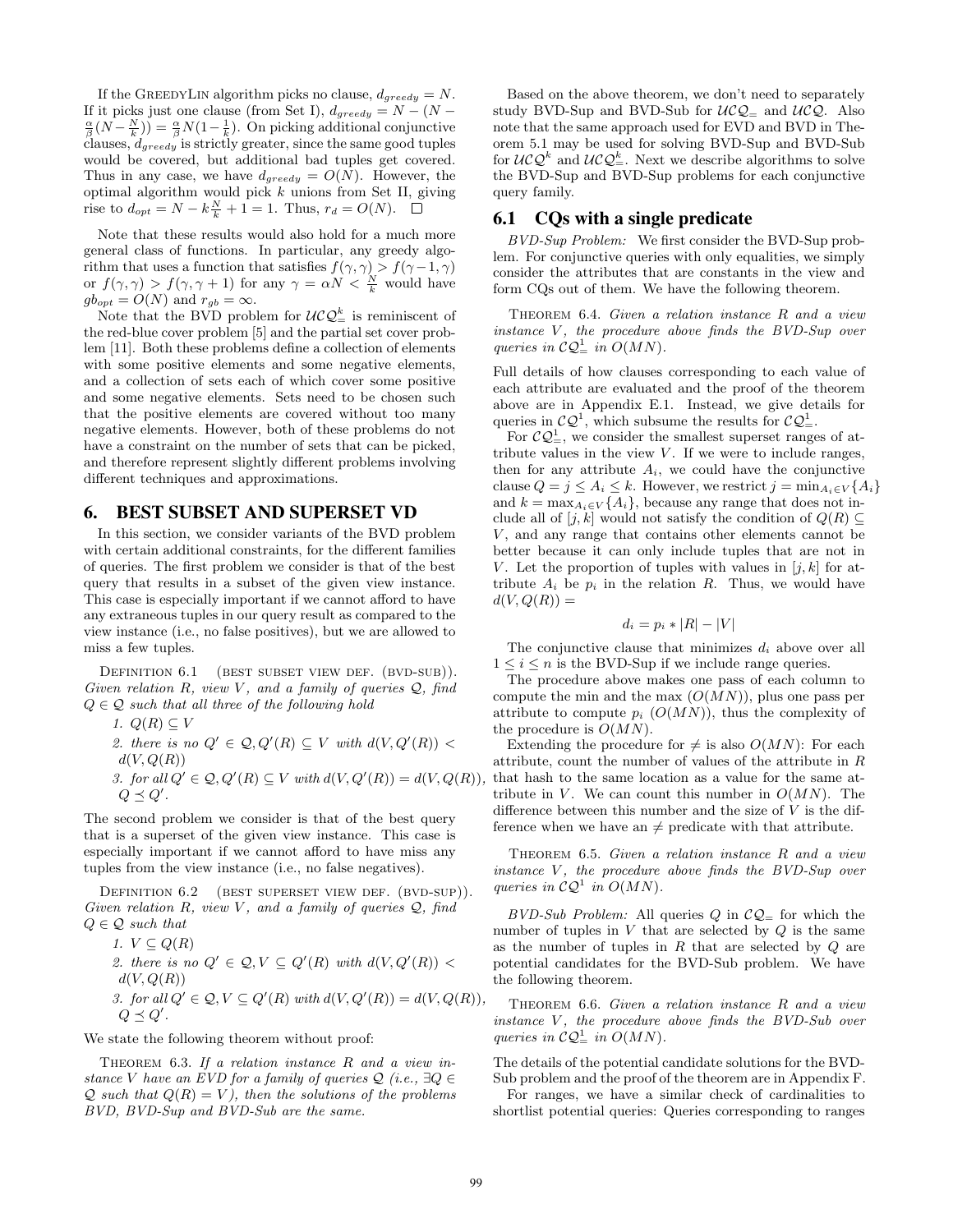for any given attribute are considered for which the number of tuples in the relation  $R$  with the attribute having a value in that range is the same as the number of tuples in the view V with the attribute having a value in the same range.

For ranges, for any attribute  $A_i$ , we could have the conjunctive clause  $Q = j \leq A_i \leq k$ . Let the proportion of tuples with values in  $[j,k]$  for attribute  $A_i$  be  $p_i^{j,k}$  in the relation R and  $q_i^{j,k}$  in the view V. Note that the number of tuples in  $[j, k]$  in V are the same as the number of tuples in R, and thus  $p_i^{j,k} * |R| = q_i^{j,k} * |V|$ . Thus, we would have  $d(V, Q(R)) =$ 

$$
d_i^{j,k} = (1 - q_i^{j,k}) * |V|
$$

Let the attribute  $A_{\bar{i}}$  and values  $\bar{j}, \bar{k}$  be the ones that minimizes  $d_i^{j,k}$  over all  $1 \leq i \leq n, 1 \leq j \leq k \leq m_i$ . The solution of the BVD-Sub problem is the range  $Q = \bar{j} \leq A_{\bar{i}} \leq \bar{k}$ .

The procedure above makes 1 pass of each column to compute  $q_i^{\hat{j},k} = \sum_{l=1}^k q_i^l - \sum_{l=1}^{j-1} q_i^l$  and  $p_i^{j,k}$  for all attribute value pairs. The statistics can be collected in  $O(MN)$  using hashing, and in  $O(MN^2)$  we can compute  $d_i^{j,k}$  for all  $i, j, k$  and also make sure that the number of tuples in  $V$  and  $R$  for that attribute value pair is the same. Thus, we have a complexity of  $O(MN^2)$ . Note that the complexity of adding  $\neq$ predicates is  $O(MN)$  as well.

THEOREM  $6.7.$  Given a relation instance R and a view instance  $V$ , the procedure above finds the  $BVD-Sub$  over queries in  $CQ_{=}^1$  in  $O(MN^2)$ .

Note that we can speed up the procedure by noticing that if the number of tuples in range  $[j, k]$  are the same in R and V, then we do not need to consider any sub-range  $[j+\delta_1, k-\delta_2]$ .

EXAMPLE 6.8. The BVD-Sup query in  $\mathcal{CQ}^1_$  for our movies example is (Box Office  $=$  Hit), while the BVD-Sub query is one of many queries, including (Movie = Snatch) or (Direc $tor = Guy$  Ritchie). Note that the BVD-Sup in this case has  $d = 3$ , while the BVD-Sub has  $d = 3$  as well.

# 6.2 CQs with Multiple Predicates

The NP-hardness of BVD-Sup and BVD-Sub follows from the result of Theorem 3.6, since our reduction to BVD had an EVD. Next we consider upper bounds for each of these problems.

BVD-Sup: If we assume that size is the same for all conjunctive queries, we can find the BVD-Sup over queries in  $\mathcal{CQ}$  and  $\mathcal{CQ}_=$  in  $O(MN)$ . We omit the details here — they may be found in Appendix E.2.

EXAMPLE 6.9. The BVD-Sup query in  $CQ$  for the Movies example is not the same as the BVD (and therefore has a larger difference from the view  $V$ ), but is in fact, the same as the BVD-Sup query in  $CQ^1$ : (Box Office = Hit).

To find the BVD-Sup for our original definition of size (based on number of attributes in the query), we first construct a conjunctive query formed by selecting all predicates corresponding to attributes that are constants in the view. We then enumerate all its subsets of predicates, and select the best one. In practice, we can perform a "smarter" topdown search eliminating predicates from the query one at a time and terminating the search when any subset of attributes is not a solution to BVD-Sup. The top-down search, however, does not improve the worst-case complexity.

THEOREM  $6.10$ . The worst case complexity for BVD-Sup is  $O(MN.2^M)$  for  $CQ_{\equiv}$  and  $CQ$ .

 $BVD-Sub$ : For finding the BVD-Sub query in the family  $\mathcal{CQ}_=$  and  $\mathcal{CQ}$ , we enumerate all candidate queries that are subsets of the view  $V$  and pick the one with the smallest difference. Note also that if we are evaluating queries in a top down fashion, we can use the following lemmas.

LEMMA  $6.11$  (STOPPING CRITERION). If there is no query Q with k predicates that satisfies  $Q(R) \subseteq V$ , then there are no queries  $Q$  with  $\lt k$  that satisfies  $Q(R) \subseteq V$ .

LEMMA  $6.12$  (PRUNING CRITERION). The only queries Q with k predicates that need to be considered are those that are formed from those in  $k + 1$  by eliminating one predicate.

We make one pass in  $O(NM)$  to compute the difference for each conjunctive clause (there are atmost  $O(N^M)$  conjunctive clauses in  $\mathcal{CQ}_=$  and atmost  $O(N^{2M})$  conjunctive clauses in  $CQ$ ), thus we have:

THEOREM 6.13. The complexity of BVD-Sub on  $CQ_{=}$  is  $O(MN^{M+1})$  and on  $CQ$  is  $O(MN^{2M+1})$ .

EXAMPLE 6.14. The BVD-Sub query in  $CQ$ <sub>=</sub> for the Movies example is the same as the  $BVD$ , i.e., (Director = Tarantino  $\land$  Box Office = Hit).

# 7. CONCLUSIONS AND FUTURE WORK

This paper addressed the view definitions problem (VDP), considering succinctness and approximation constraints and a variety of query families. We identified three subproblems, EVD, BVD and AVD, and studied the complexity of solving each of the three subproblems for each query family. We provided polynomial-time optimal algorithms for the tractable cases and approximation algorithms for the intractable cases. Table 3 in Section 2.5 summarizes our findings for all the problems.

Some specific open problems remain, such as an approximation algorithm for AVD for unions of conjunctive queries. More generally, in this paper we considered only views derived by selection predicates over a single relation. Extending our results to arbitrary select-project-join (or beyond) queries is an important avenue of future work.

# 8. REFERENCES

- [1] R. Agrawal and R. Srikant. Fast algorithms for mining association rules. pages 487–499, 1994.
- [2] Philip A. Bernstein. Applying model management to classical meta data problems. In CIDR, 2003.
- [3] P. Bohannon, E. Elnahrawy, W. Fan, and M. Flaster. Putting context into schema matching. In VLDB '06.
- [4] Robert King Brayton, Alberto L. Sangiovanni-Vincentelli, Curtis T. McMullen, and Gary D. Hachtel. Logic Minimization Algorithms for VLSI Synthesis. Kluwer Academic Publishers, 1984.
- [5] R. Carr, S. Doddi, G. Konjevod, and M. Marathe. On the red-blue set cover problem. In SODA '00, pages 345–353.
- [6] H. G-Molina, J. Widom, and J. D. Ullman. Database Systems: The Complete Book. Prentice-Hall, 2002.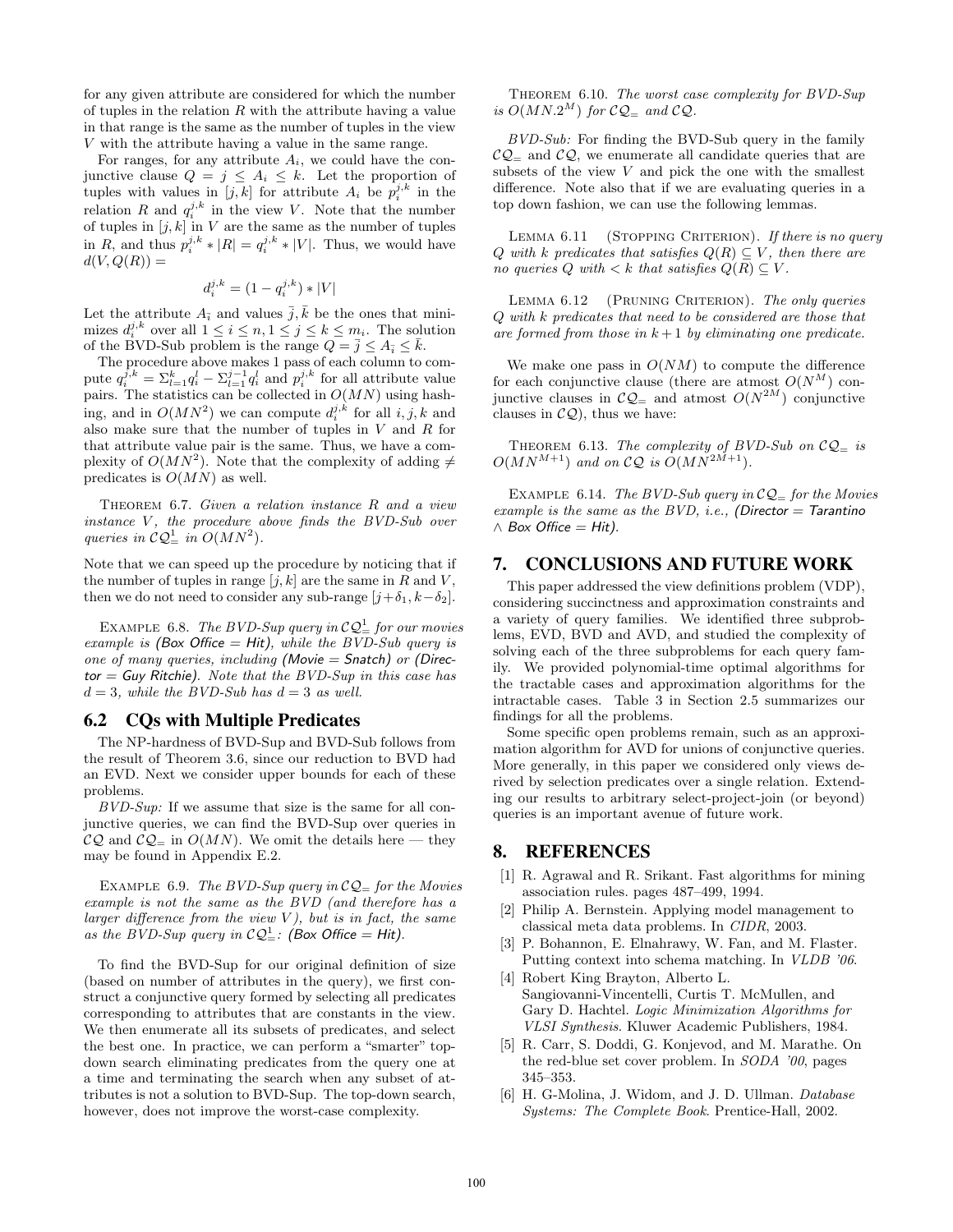- [7] A. Gupta and I. S. Mumick. Maintenance of materialized views: Problems, techniques, and applications. IEEE Data Engineering Bulletin, 18(2), 1995.
- [8] L. Haas. The theory and practice of information integration. In Proc. of ICDT, 2007.
- [9] A. Y. Halevy. Answering queries using views: A survey. *VLDB* Journal, 4, 2000.
- [10] E. J. McCluskey. Minimization of boolean functions. The Bell System Technical Journal, 1956.
- [11] P. Miettinen. On the positive–negative partial set cover problem. Inf. Process. Lett., 108(4):219–221, 2008.
- [12] T. M. Mitchell. Machine Learning. McGraw-Hill, 1997.
- [13] Pierre Senellart and Georg Gottlob. On the complexity of deriving schema mappings from database instances. In Proc. PODS, pages 23–32, Vancouver, Canada, June 2008.
- [14] P. N. Tan, M. Steinbach, and V. Kumar. *Introduction* to Data Mining. Addison-Wesley, 2006.
- [15] Q. T. Tran, C. Y. Chan, and S. Parthasarathy. Query by output. In Proc. of ACM SIGMOD, 2009.
- [16] C. Umans, T. Villa, and A. L. Sangiovanni-Vincentelli. Complexity of two-level logic minimization. IEEE Trans. on CAD of Integrated Circuits and Systems, 25(7):1230–1246, 2006.
- [17] Moshe Y. Vardi. The complexity of relational query languages (extended abstract). In STOC '82.
- [18] V. V. Vazirani. Approximation Algorithms. Springer-Verlag, 2001.

# APPENDIX

# A. SINGLE EQUALITY PREDICATE

Consider the problem of finding a query with a selection condition consisting of a single conjunctive clause containing one predicate, i.e., query families  $\mathcal{CQ}^1$  and  $\mathcal{CQ}^1$ . In this case all queries are of the same size, and therefore are all equally desirable. Therefore, we try to find the query Q in each of these query families that minimizes  $d(O(R), V)$ . This query would then be the BVD for this family. If in fact the BVD query Q is such that  $d(Q(R), V) = 0$ , then Q is also an EVD. Additionally, if  $d(Q(R), V) \leq \tau$ , then Q is also an AVD — Note that the second condition in the AVD problem definition is trivially true because  $Q_1 \prec Q_2$  is true for all queries (since all queries are equivalent). Thus, we now proceed to give algorithms to find the BVD for each subfamily of the family of Single Predicate Conjunctive Queries.

We now introduce some notation. Let the attributes of R be  $A_1, A_2, \ldots, A_m$ . Without loss of generality, for any attribute  $A_i$ , let the domain  $A_i$  be  $\{1, 2, \ldots m_i\}$ .

### *Single Equality-Predicate CQ*

We first consider the BVD problem for  $\mathcal{CQ}^1_{=}$ . Let the proportion of tuples with value j for attribute  $A_i$  be  $p_i^{\bar{j}}$  in the relation R and  $q_i^j$  in the view V. Then, if we were to pick  $(A_i = j)$  as the selection condition for query Q, then  $d(V, Q(R))$  would be:

$$
d_i^j = p_i^j * |R| - q_i^j * |V| + (1 - q_i^j) * |V|
$$

We simply pick the attribute  $A_i$  and value j that minimizes  $d_i^j$  above. Let this value  $d_i^j$  be  $d_{min}$ .

While collecting statistics for each value in  $\{1, 2, \ldots, m_i\}$ corresponding to attribute  $A_i$ , we scan the *i*th column of both R and V. If we assume hashing is an  $O(1)$  operation, we get statistics per column in  $O(N)$ , where N is the number of tuples. There are M such columns. Computing values  $d_i^j$  for all i, j is another  $O(MN)$  operation. Thus the complexity is  $O(MN)$ . On the other hand, if we do not assume hashing is an  $O(1)$  operation, we can sort the column in  $O(N \log N)$ , giving a complexity of  $O(MN \log N)$ .

THEOREM A.1. Given a relation instance R and a view instance V, the procedure above finds the  $EVD/BVD/AVD$ over queries in  $CQ_{=}^1$  in  $O(MN)$ .

This entry is listed in Table 3 in the first 3 columns of the first row.

For Example 2.1, the best query (with  $d = 3$ ) is any of  $(Genre = Comedy) - two missing tuples, one extra tuple,$ (Director  $=$  Q. Tarantino) – two missing tuples, one extra tuple, or (Box Office  $=$  Hit) – three extra tuples.

# *Single Predicate CQ*

We now consider the BVD problem for  $\mathcal{CQ}^1$ , by picking the best query from queries of the form  $A_i$  op j, for each op in  $\{\equiv,\neq\}.$  We then also consider ranges, for predicates of the form  $A_i \in [i, k]$ .

Consider inequality predicates, i.e., for any attribute  $A_i$ , we could have the query  $Q \equiv (A_i \neq j)$ . Thus  $d(V, Q(R)) =$ 

$$
d_i^{\neq j} = (1 - p_i^j) * |R| - (1 - q_i^j) * |V| + (q_i^j) * |V|
$$

Let the attribute  $A_i$  and value j be the one that minimizes  $d_i^{\neq j}$  above over all  $1 \leq i \leq n, 1 \leq j \leq m_i$ . Let this value  $d_i^{\neq j}$  be  $d_{min}^{\neq}$ . The complexity of computing this value is the same as the complexity for equality predicates.

Consider range predicates, i.e., for any attribute  $A_i$ , we could have the query  $Q = j \leq A_i \leq k$ . Let the proportion of tuples with values in  $[j, k]$  for attribute  $A_i$  be  $p_i^{j, k}$  in the relation R and  $q_i^{j,k}$  in the view V. Thus, we would have  $d(V, Q(R)) =$ 

$$
d_i^{j,k} = p_i^{j,k} * |R| - q_i^{j,k} * |V| + (1 - q_i^{j,k}) * |V|
$$

Let the attribute  $A_i$  and values  $j, k$  be the ones that minimizes  $d_i^{j,k}$  above over all  $1 \leq i \leq n, 1 \leq j \leq k \leq m_i$ . Let this value  $d_i^{j,k}$  be  $d_{min}^{\parallel}$ .

Statistics for a given range  $[a, b]$  can be simply computed using the difference of two sums  $\sum_{k=1}^{b} p_i^k - \sum_{k=1}^{a-1} p_i^k$ . The values  $\sum_{k=1}^{j} p_i^k$  can be computed for all j in one pass for each *i*, i.e., after collecting statistics  $p_i^j$  for each column *i*, we use one additional pass to sum the statistics. Thus, all the sums for a column can be computed in  $O(N)$ , if hashing is  $O(1)$ . Thus the necessary statistics (i.e., the sums) are collected in  $O(MN)$ . However, we need to compute  $d_i^{j,k}$ , for all  $i, j, k$ , which takes  $O(MN^2)$  to obtain  $d_{min}^{\parallel}$ .

The BVD query corresponds to the  $Q$  with the minimum value d'out of  $d_{min}$ ,  $d_{min}^{\neq}$ ,  $d_{min}^{\parallel}$ .

THEOREM A.2. Given a relation instance  $R$  and a view instance V, the procedure above finds the  $EVD/BVD/AVD$ over queries in  $CQ^1$  in  $O(MN^2)$  overall. If  $CQ^1$  does not contain range queries, then the procedure is  $O(MN)$ .

This entry is listed in Table 3 in the first 3 columns of the second row.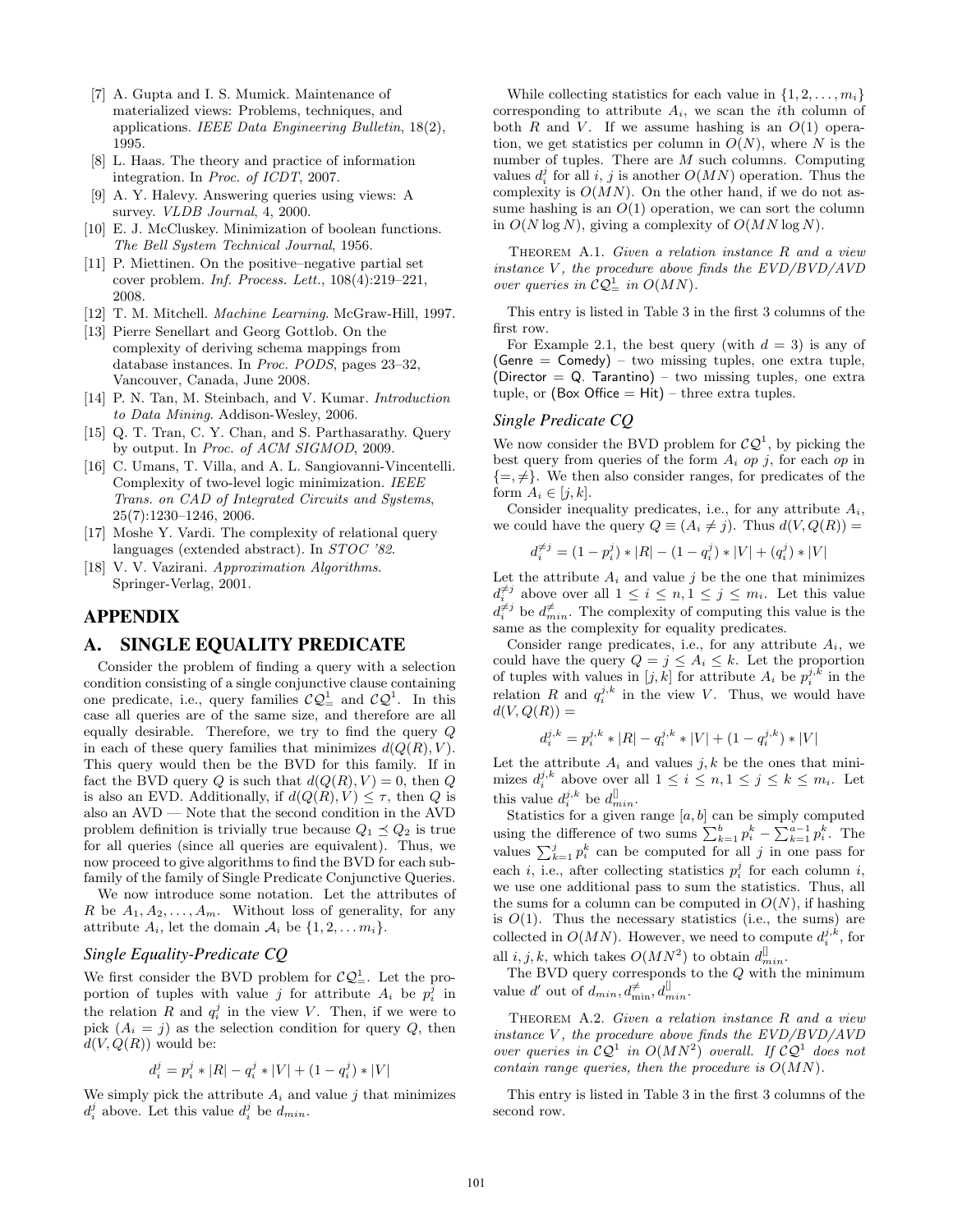```
Require: b_1, b_2, \ldots, b_n \leftarrow cardinalities of attributes in view, in
     decreasing order
Require: m \leftarrow cardinality attributes in relation
 1: lowest \leftarrow -12: best \leftarrow 03: product \leftarrow 14: for i \in 1 \ldots n do
 5: product \leftarrow product \times b_i<br>6: if lowest > m^i - 2 \cdot m^iif lowest > m^i - 2 · product then
 7: best \leftarrow i8: lowest \leftarrow m^i - 2 \cdot product<br>9: end if
         end if
10: end for
11: conjunct \leftarrow \emptyset12: for i \in best..n do
13: pick any value v from \mathcal{B}_i<br>14: conjunct \leftarrow conjunct \wedge\text{conjunct} \leftarrow \text{conjunct} \land v15: end for
16: return conjunct
```
Algorithm 4: Algorithm to solve the BVD for the special case of R and V being cross-products of sets of values for attributes.

# B. FAMILY OF CQ

# B.1 EVD

Proof of Theorem 3.3: Let us assume that an EVD query  $Q \in \mathcal{CQ}_{\equiv}$  exists. If the cardinality of attribute  $A_i$  in the view V is 1 (i.e.,  $A_i = v_i$  for some  $v_i$  for all tuples in V), then we can add  $A_i = v_i$  as a predicate to  $Q$  (i.e.,  $Q' \leftarrow Q \wedge (A_i =$  $(v_i)$ ), if it is not already present, without changing  $Q(R)$ . Also note that if cardinality of  $A_i$  in  $V > 1$ , then Q cannot have  $A_i = v$  for any v, because then  $Q(R) \neq V$  since some tuples in  $V$  are not selected by  $Q$ . Thus any EVD  $Q$  can be converted into one of the form  $Q' = \wedge_i (A_i = v_i)$  over all  $A_i$  that have cardinality 1 in the view. In Algorithm 2, the constructed query  $Q$  is precisely  $Q'$  above. Now all that is remaining is to check if  $Q'(R) = V$  for existence of an EVD, because any other EVD  $Q$ , if it exists, can be converted into  $Q'$  with  $Q(R) = Q'(R)$ .

Checking if each attribute is a constant in the view can be done in  $O(N)$  and for all attributes in  $O(MN)$ . Computing  $Q(R)$  is  $O(MN)$ . Thus overall, we have  $O(MN)$ complexity.

# B.2 BVD for CQ: Cross Product Special Case

Next we examine the special case when both the relation R and the view V are formed as cross products of sets of attributes. For example, the relation could be all tuples of the form  $\{1,2\} \times \{1,2\}$ , and the view could be the tuples  $\{1,2\} \times \{1\}.$ 

Formally, let  $A_1, A_2, \ldots, A_n$  be the attributes of R. If  $A_i$ takes values from the set  $A_i$ , then  $R = A_1 \times A_2 \times \ldots \times A_n$ . Additionally, we assume that the view is a cross product as well:  $V = \mathcal{B}_1 \times \mathcal{B}_2 \times \ldots \times \mathcal{B}_n$ , where  $A_i$  in the view takes its values from the set  $\mathcal{B}_i \subseteq \mathcal{A}_i$ . Additionally, assume that  $|\mathcal{A}_1| = |\mathcal{A}_2| = \ldots = |\mathcal{A}_n| = m$ . Let  $|\mathcal{B}_i| = b_i$ . WLOG, assume that  $b_1 \geq b_2 \geq \ldots \geq b_n$ . We have the following theorem:

THEOREM B.1. If  $R$  and  $V$  are both cross products as described above, and if the size of the sets  $A_i$  are all equal to m, then Algorithm 4 returns a solution to the BVD for  $\mathcal{CQ}_{=}$ in  $O(MN)$ .

PROOF. In a conjunctive query  $Q$ , for each attribute  $A_i$ , there are two possible cases: either the attribute is given a value, or the attribute is not present in the conjunctive clause. If the attribute is given a value v, we let  $\mathcal{C}_i = \{v\},\$ else let  $C_i = A_i$ . Clearly,  $Q(R) = C_1 \times C_2 \times \ldots \times C_n$ .

For each attribute  $A_i$ , consider three numbers  $f_i$ ,  $g_i$  and h<sub>i</sub>, where  $f_i = |\mathcal{B}_i - \mathcal{C}_i|$ ,  $g_i = |\mathcal{C}_i - \mathcal{B}_i|$ , and  $h_i = |\mathcal{B}_i \cap \mathcal{C}_i|$ .

The difference 
$$
d(V, Q(R))
$$
 would then be the following:

$$
d = extra + missing
$$
  
=  $(\Pi_i(f_i + h_i) - \Pi_i h_i) + (\Pi_i(g_i + h_i) - \Pi_i h_i)$   
=  $c + \Pi_i(g_i + h_i) - 2\Pi_i h_i$ 

where  $c$  is a constant independent of the conjunctive clause chosen.

We now wish to find the optimal set of  $g_i, h_i$  to minimize the number above. Clearly, for each attribute  $i$ , we either have (1)  $g_i + h_i = m$ , and  $h_i = b_i$  (2)  $g_i + h_i = 1$ , and  $h_i = 1$ .

If we choose  $k$  attributes to give values to in the conjunctive clause,  $\Pi_i(g_i + h_i)$  will be  $m^k$ , but  $\Pi_i h_i$  will be atmost  $b_1 \cdot b_2 \cdot \ldots \cdot b_k$ . Thus our candidates for the best conjunctive clause are precisely those which select a value (1) for  $A_n$ from  $\mathcal{B}_n$ , or (2) for  $A_n$  from  $\mathcal{B}_n$  and for  $A_{n-1}$  from  $\mathcal{B}_{n-1}$ , or (3) ..., or (n) for  $A_n$  from  $\mathcal{B}_n$  and for  $A_{n-1}$  from  $\mathcal{B}_{n-1}$  and  $\ldots$  and for  $A_1$  from  $B_1$ . These are precisely the conjunctive clauses considered in Algorithm 4.  $\square$ 

# C. UCQ

**Proof of Theorem 4.1:** If  $V \nsubseteq R$ , then there is no query that can select the tuples in  $V - R$ , and hence no EVD. Now, let  $V \subseteq R$ . Let tuples  $t_1, t_2, \ldots, t_n$  be the only tuples in the view, where  $t_i = (a_{i1}, a_{i2}, \ldots, a_{im})$ . Consider the query corresponding to the selection condition:  $\vee_{i=1}^{n}(A_1 =$  $a_{i1} \wedge \ldots \wedge A_m = a_{im}$ . This query selects only the tuples  $t_1, t_2, \ldots, t_n$  and none other. $\Box$ 

# D. GREEDYKUCQ

#### Proof of Theorem 5.5:

(1) Construct an input such that no conjunctive query has  $gb \geq 0$ , therefore GREEDYKUCQ doesn't pick any conjunctive query, which is equivalent to the predicate false. Therefore,  $gb_{greedy} = 0$ . However, suppose there are at least k conjunctive queries  $Q_1, \ldots, Q_k$ , each with  $\left(\frac{N}{k} - 1\right)$  good elements and  $\frac{N}{k}$  bad elements. Suppose for  $i \neq j$ ,  $Q_i$  and  $Q_i$  don't share any good elements. Further, suppose all  $Q_i$ have the identical set of  $\frac{N}{k}$  bad elements. Then, by picking these k conjunctive queries we get a total of  $(N - k)$  good elements and  $\frac{N}{k}$  bad elements, thus  $gb_{opt} \geq (N(1-\frac{1}{k})-k)$ , giving the required result.

(2) Construct an input such that there exists one special conjunctive query  $Q^*$  with N good tuples and  $(N - \frac{N}{k})$  bad tuples. That is,  $Q^*$  covers all elements in  $V_d$  but also has  $N - \frac{N}{k}$  elements in  $R_d - V_d$ . In addition, consider k conjunctive queries  $Q_1, \ldots, Q_k$ , each consisting of  $\frac{N}{k}$  good tuples and 1 bad tuple. Further, let the k sets of good tuples be completely disjoint, and this cover  $V_d$  completely, and let all of  $Q_1, \ldots, Q_k$  have the same one bad tuple. In the construction above:

$$
\forall i: gb(Q^*) = \frac{N}{k} > gb(Q_i) = (\frac{N}{k} - 1)
$$

Therefore, the greedy solution picks  $Q^*$  and stops after that, achieving  $d_{greedy} = (N - \frac{N}{k})$ , where as  $d_{opt} = 1$ . Therefore,  $r_d = N(1 - \frac{1}{k}). \ \ \Box$